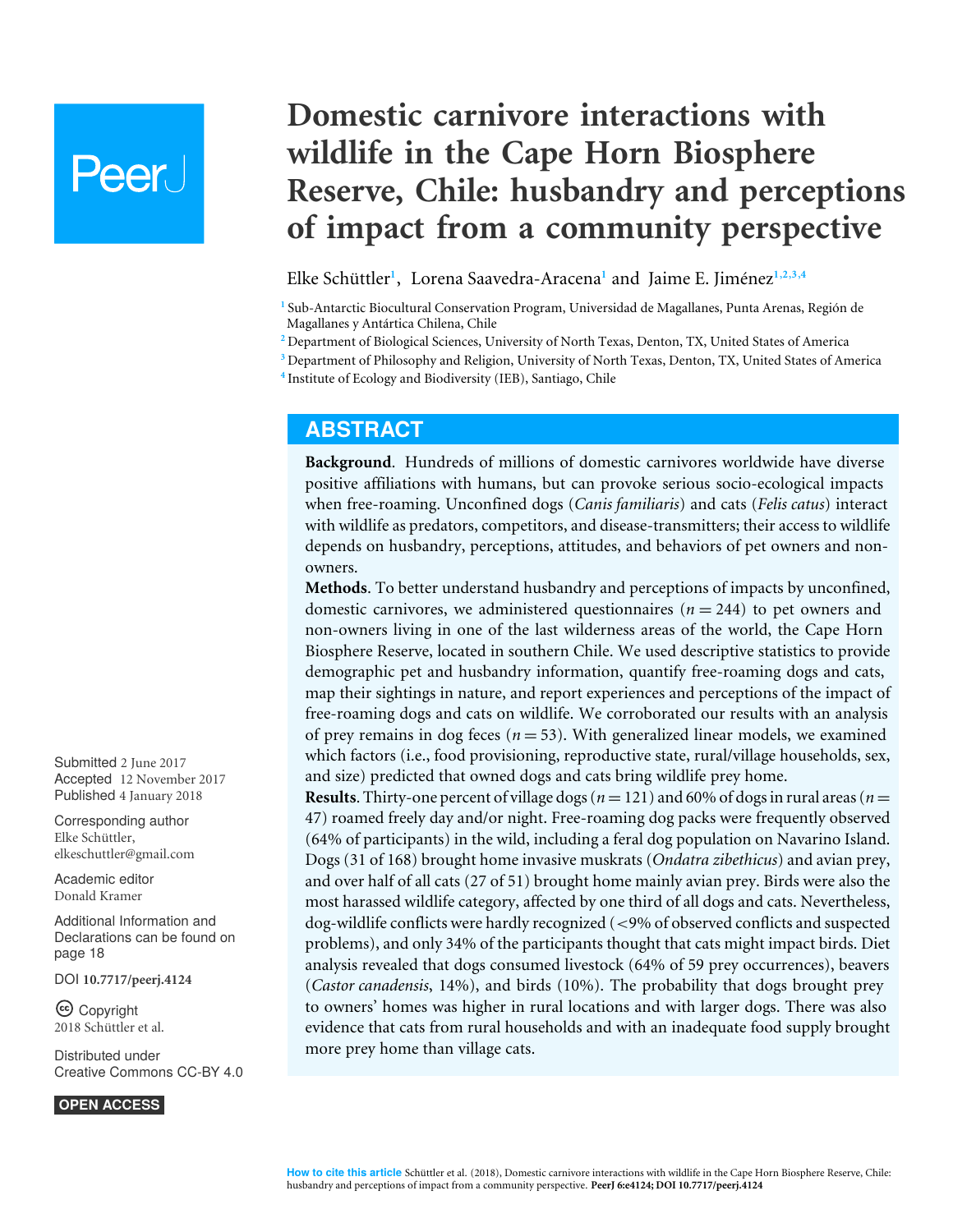**Discussion**. Although muskrat, beavers, and birds were brought home, harassed, or found in dog feces, free-roaming dogs and, to a lesser extent, cats are perceived predominantly in an anthropogenic context (i.e., as pets) and not as carnivores interacting with wildlife. Therefore, technical and legal measures should be applied to encourage neutering, increase confinement, particularly in rural areas, and stimulate social change via environmental education that draws attention to the possibility and consequences of unconfined pet interaction with wildlife in the southernmost protected forest ecoregion of the globe.

**Subjects** Biodiversity, Conservation Biology, Coupled Natural and Human Systems, Biosphere Interactions, Environmental Impacts **Keywords** Conservation, Domestic cat (*Felis catus*), Domestic dog (*Canis familiaris*), Free-

roaming, Invasive species, Predation, Protected area, Questionnaires, Sub-Antarctic, Survey

## **INTRODUCTION**

In parallel with human population growth, the number of companion animals is constantly increasing. Pet and feral dogs (*Canis familiaris*) have reached an estimated population of 900 million while cat (*Felis catus*) populations are estimated at 600 million (*[O'Brien &](#page-21-0) [Johnson, 2007](#page-21-0)*; *[Gompper, 2014a](#page-19-0)*), existing on all continents except Antarctica (*[Hughes et al.,](#page-20-0) [2015](#page-20-0)*). Since their domestication thousands of years ago, domestic dogs have had profound roles in human lives. These include companionship, livestock guarding, rescue, hunting, tourism, service animals, and wildlife management (*[Hart & Yamamoto, 2017](#page-20-1)*). As dogs are part of a diversity of human cultures, their various roles, husbandry, and people's attitudes towards them have different implications for human-dog-wildlife interactions (*[Miller,](#page-21-1) [Ritchie & Weston, 2014](#page-21-1)*).

The potential for interactions with wildlife depends on dogs' and cats' husbandry, particularly on their confinement. This ranges from complete mobility restriction, for leashed and/or indoor dogs and cats, to feral domestic carnivores that survive independently of supplemental provisioning from humans (*[Kays & DeWan, 2004](#page-20-2)*; *[Vanak & Gompper,](#page-23-0) [2009](#page-23-0)*). Between these extremes, there exists a range of free-roaming animals that are owned or unowned and are, to some extent, subsidized by humans. As subsidized predators, domestic carnivores can reach higher population densities than wild carnivore populations (*[Gompper, 2014b](#page-19-1)*), leading to complex socio-ecological consequences.

The impacts of free-roaming subsidized and feral domestic dogs include loss of livestock (*[Baker et al., 2008](#page-18-0)*; *[Echegaray & Vilà, 2010](#page-19-2)*), aggression towards humans (*[Schalamon et al.,](#page-22-0) [2006](#page-22-0)*), disease transmission (*[Matter & Daniels, 2000](#page-21-2)*), and wildlife interference (reviewed in *[Young et al., 2011](#page-24-0)*; *[Hughes & Macdonald, 2013](#page-20-3)*; *[Doherty et al., 2017](#page-19-3)*). Dogs prey upon (*[Butler, Du Toit & Bingham, 2004](#page-19-4)*; *[Manor & Saltz, 2004](#page-21-3)*), compete with (*[Mitchell & Banks,](#page-21-4) [2005](#page-21-4)*; *[Vanak, Thaker & Gompper, 2009](#page-23-1)*), infect (*[Acosta-Jamett, 2009](#page-18-1)*), and disturb (*[Silva-](#page-23-2)[Rodríguez, Ortega-Solís & Jiménez, 2010](#page-23-2)*; *[Silva-Rodriguez & Sieving, 2012](#page-23-3)*) wild animals. Suburban cats are successful small vertebrate predators (*[Woods, McDonald & Harris ,](#page-24-1) [2003](#page-24-1)*; *[Loyd et al., 2013](#page-20-4)*). On islands, *[Medina et al. \(2011\)](#page-21-5)* demonstrated that feral cats were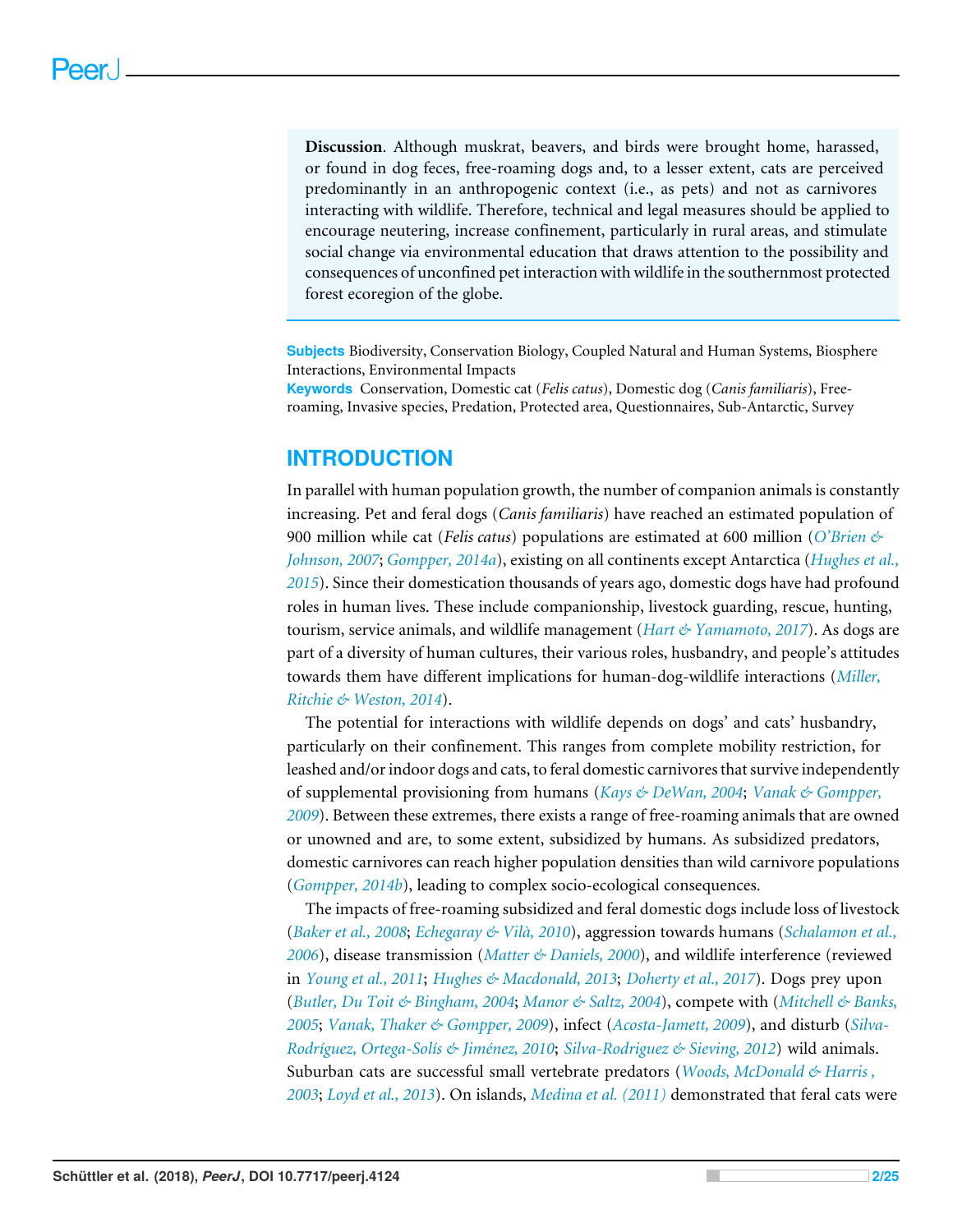responsible for at least 14% of global avian, mammalian, and reptilian extinctions (see also *[Nogales et al., 2013](#page-21-6)*). Finally, both dogs and cats may hybridize with their wild relatives (*[Randi, 2008](#page-22-1)*).

While the biology of domestic carnivore-wildlife interactions is often the focus of research, studies on social dimensions are still in their infancy (*[Miller, Ritchie & Weston,](#page-21-1) [2014](#page-21-1)*). Understanding the perceptions of free-roaming pet carnivores is indispensable to inform conservation action, because the causes and solutions to this problem directly depend upon the nature of relationships between humans and their domestic pets (*[Gramza](#page-20-5) [et al., 2016](#page-20-5)*). Conflicts between dogs/cats and wildlife could thus be minimized by a better understanding of how husbandry, attitudes, and behaviors of pet owners influence dogs and cats in their access to and interaction with wild prey or carnivores, particularly when close to protected areas. For example, dog owners felt more obliged to leash their dogs when they thought their dog would harm beach-nesting birds or people (*[Williams et al.,](#page-23-4) [2009](#page-23-4)*). Recent studies have shown that a more adequate diet (i.e., commercial or prepared food instead of e.g., household scraps) for dogs and cats decreases the probability of preying upon wild animals (*[Silva-Rodriguez & Sieving, 2012](#page-23-3)*; *[Sepúlveda et al., 2014](#page-23-5)*). Additionally, in the absence of biological data or for logistical and cost reasons, a community-based assessment may provide suitable information on the impact of particular species on other species (*[White et al., 2005](#page-23-6)*).

Here, we focus on understanding the interactions with wildlife by populations of free-roaming dogs and cats in a sensitive conservation area of southern Chile, the Cape Horn Biosphere Reserve, from a community perspective. To date, the only substantial human impacts in the biosphere reserve are biological invasions, particularly of wild and domestic exotic mammals that outnumber their native counterparts (*[Anderson et al.,](#page-18-2) [2006](#page-18-2)*). Additionally, native terrestrial predators are absent on many of the islands of the reserve, including Navarino Island, where the only village of the reserve is located (*[Anderson](#page-18-2) [et al., 2006](#page-18-2)*). Thus, introduced predators may cause extensive population reductions on native and often naïve prey (discussed in *[Sih et al., 2010](#page-23-7)*). Although free-roaming and feral dogs are commonly observed by locals on Navarino Island, there are few observations of their impacts. Dogs have been reported to prey upon the southernmost population of guanacos (*Lama guanicoe*), which is virtually unstudied and considered in danger of local extinction (*[Cunazza, 1991](#page-19-5)*; *[González, 2005](#page-19-6)*). Evidence also exists of dogs preying upon nests of solitary nesting waterfowl, such as the Flightless Steamer Duck (*Tachyeres pteneres*), a species endemic to Patagonia, and nesting colonies of the South American Tern (*Sterna hirundinacea*, *[Schüttler et al., 2009](#page-22-2)*). There are no published accounts of local cat impacts.

We administered questionnaires to pet owners and non-owners to address the following objectives: (1) provide demographic and husbandry information relevant for future dog and cat management in one of the last wilderness areas of the globe, (2) quantify free-roaming dogs and cats and map their locations in nature, (3) examine experiences and perceptions of the impact of free-roaming dogs and cats on wildlife and corroborate those with an analysis of prey remains of dog feces, and (4) predict which factors best explain when owned dogs and cats bring wildlife prey home. With regard to the paucity of ecological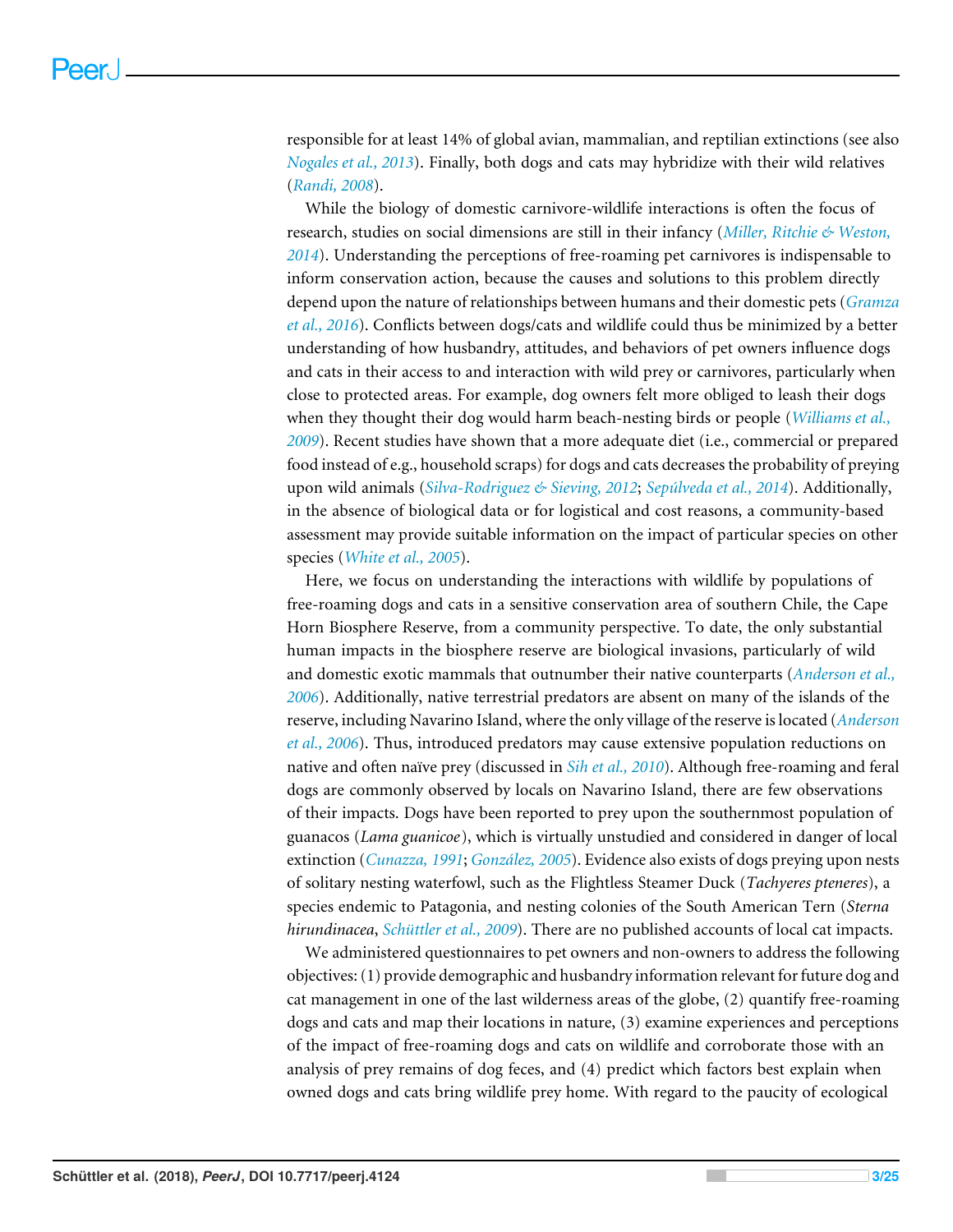<span id="page-3-0"></span>

**Figure 1 Map of the Cape Horn Biosphere Reserve, southern Chile.** The Alberto de Agostini and Cape Horn National Parks are core areas of the CHBR and Yendegaia (in light grey) is a recently-created national park. The only large settlement (2,800 inhabitants) is Puerto Williams, on Navarino Island. Eleven Chilean Navy posts are located throughout the reserve on Tierra del Fuego Island (*n* = 2), Navarino Island  $(n=2)$ , and uninhabited islands  $(n=7)$ ; all are only accessible via maritime transport, except the western Navy post on Navarino Island.

Full-size [DOI: 10.7717/peerj.4124/fig-1](https://doi.org/10.7717/peerj.4124/fig-1)

data on domestic carnivore-wildlife interactions in this sub-Antarctic wilderness area, this study allows a first insight into this conservation problem.

## **MATERIALS & METHODS**

#### **Ethics statement**

We obtained prior informed consent from each participant by reading a printed statement explaining the project aims, the lack of risks in participating, the possibility of omitting questions, information about use of and access to the results, and that the interview was anonymous and voluntary. The participants agreed to participate by signing a copy of the informed consent; they were also given a copy. Paper and digital questionnaires were stored anonymously. The Scientific Ethical Committee of the University of Magallanes, Chile, certified ethical approval of the instrument.

#### **Study area**

We carried out this study in the Cape Horn Biosphere Reserve (CHBR)  $(19,172 \text{ km}^2)$ terrestrial surface), Chile, located at the extreme southern tip of South America [\(Fig. 1\)](#page-3-0). The biosphere reserve exists within the Magellanic Sub-Antarctic forest ecoregion, one of the remaining 24 wilderness areas of the world (*[Mittermeier et al., 2003](#page-21-7)*). The dominant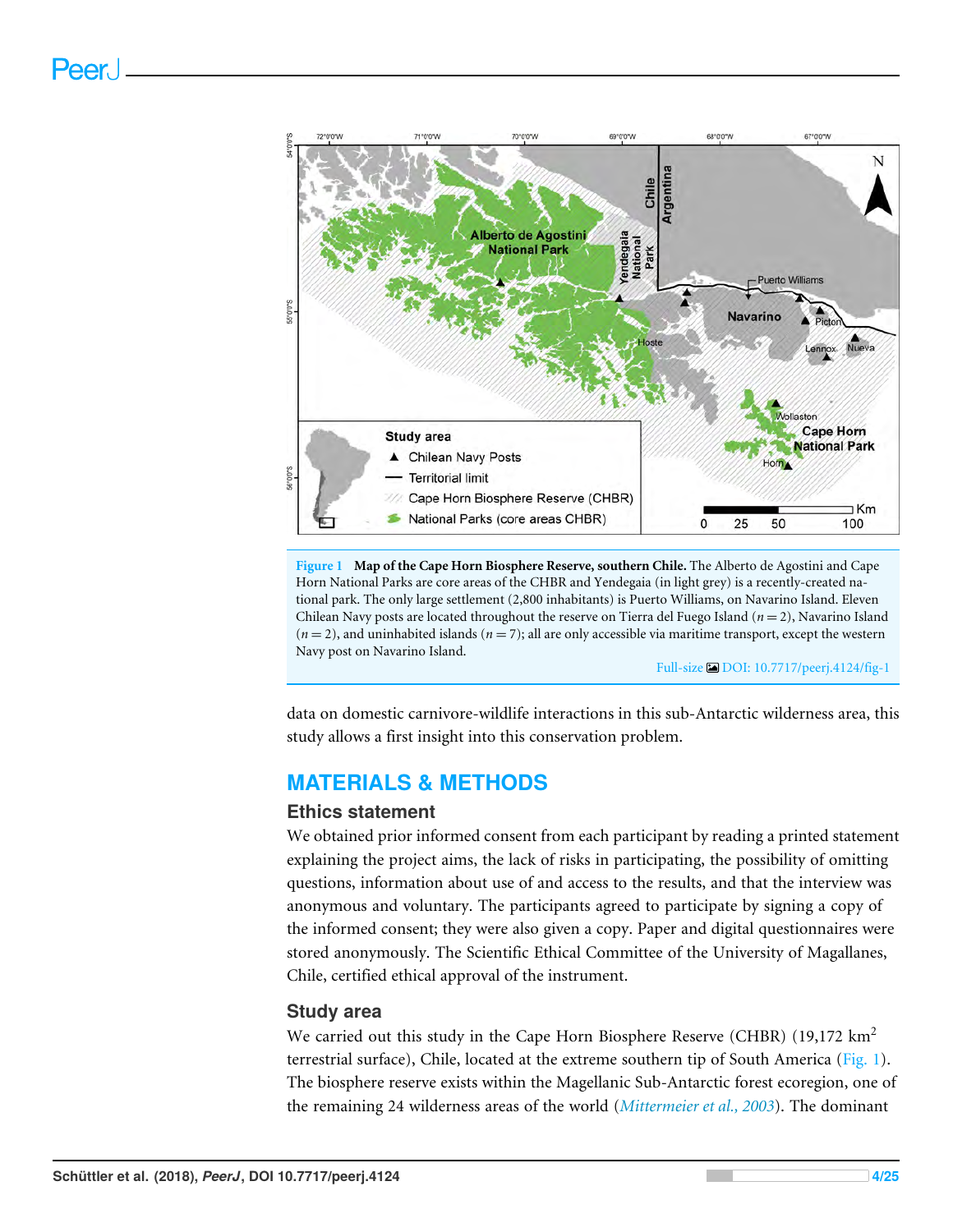habitats within this ecoregion are unfragmented evergreen and deciduous southern beech (*Nothofagus* spp.) and Winter's bark (*Drimys winteri*) forests, Magellanic peat bogs (predominantly *Sphagnum* spp.), high-Andean habitats, and glaciers (*[Pisano, 1977](#page-22-3)*). The human population in the CHBR is of mixed cultural and ethnic origin (i.e., Yaghan indigenous people, Chilean Navy, fishermen, and Chilean and foreign short- and long-term settlers) and is concentrated in the only town within the reserve, Puerto Williams (2,800 inhabitants) on Navarino Island. A small fishing village, Puerto Toro, exists on the eastern coast of Navarino as well as eight rural farm settlements. In the remainder of the biosphere reserve, there are only 11 Chilean Navy posts operated by a new family each year, and one farm on Hoste Island [\(Fig. 1\)](#page-3-0). The principal economic activities on Navarino Island include fishing, tourism, and small-scale livestock farming. The infrastructure is limited to a dirt road along the northern coast of Navarino; public maritime transport within the reserve does not exist.

#### **Survey**

From May 2015 to April 2016, we interviewed 215 households in Puerto Williams, seven farm owners on Navarino Island, and 22 Chilean Navy families living for one year on the 11 Navy posts on different islands in the CHBR (*n* = 244 total interviews). To test the questionnaire design and adapt the questions, we conducted a pilot study with four trial informants who were later excluded from the dataset.

We calculated a representative 95% probability sample of 215 interviewees in Puerto Williams based on a census of households conducted by ES in May 2015 (490 houses). We used a confidence interval of 5% and applied the finite population correction for smaller populations (*[Bernard, 2006](#page-18-3)*: 183). We randomly chose 280 households from a map of numbered houses in town (adding 30% to the sample size of 215 to correct for non-responses). When an adult was not present, we left a written message explaining the motivation for our visit and our contact information. We visited each household up to three times before it was replaced. The questionnaires were administered at different times in a face-to-face interview at the participant's home and took 10–30 min. Two interviewers conducted the interviews in Spanish ( $n = 92$  by ES and  $n = 152$  by LSA).

To meet objective 1, we collected information on dog and cat demographics (i.e., number, age, sex, origin, purpose of pets, number of pups/kittens in previous year, elimination, and temporary and definite pet loss) as well as on pet care/husbandry (i.e., veterinary treatments, food type, in how many households pets eat, and whether owned or unowned street dogs are fed). We asked participants whether they restricted the movements of their dogs (i.e., day and/or night and if free-ranging, why), whether they saw unaccompanied dogs and cats (adults, pups/kittens) outside of town and from where they thought the animals came (objective 2). We asked participants about their observations of problematic dog situations in and out of town, perceptions of possible impacts of free-roaming dogs and cats, and their personal experiences regarding the pet's interaction(s) with other animals (objective 3). To better understand predictors (i.e., food provisioning, reproductive state, rural/village households, sex, size) of dog and cat interactions with wildlife, we asked owners whether their pets brought wildlife prey home (objective 4). We finished the questionnaire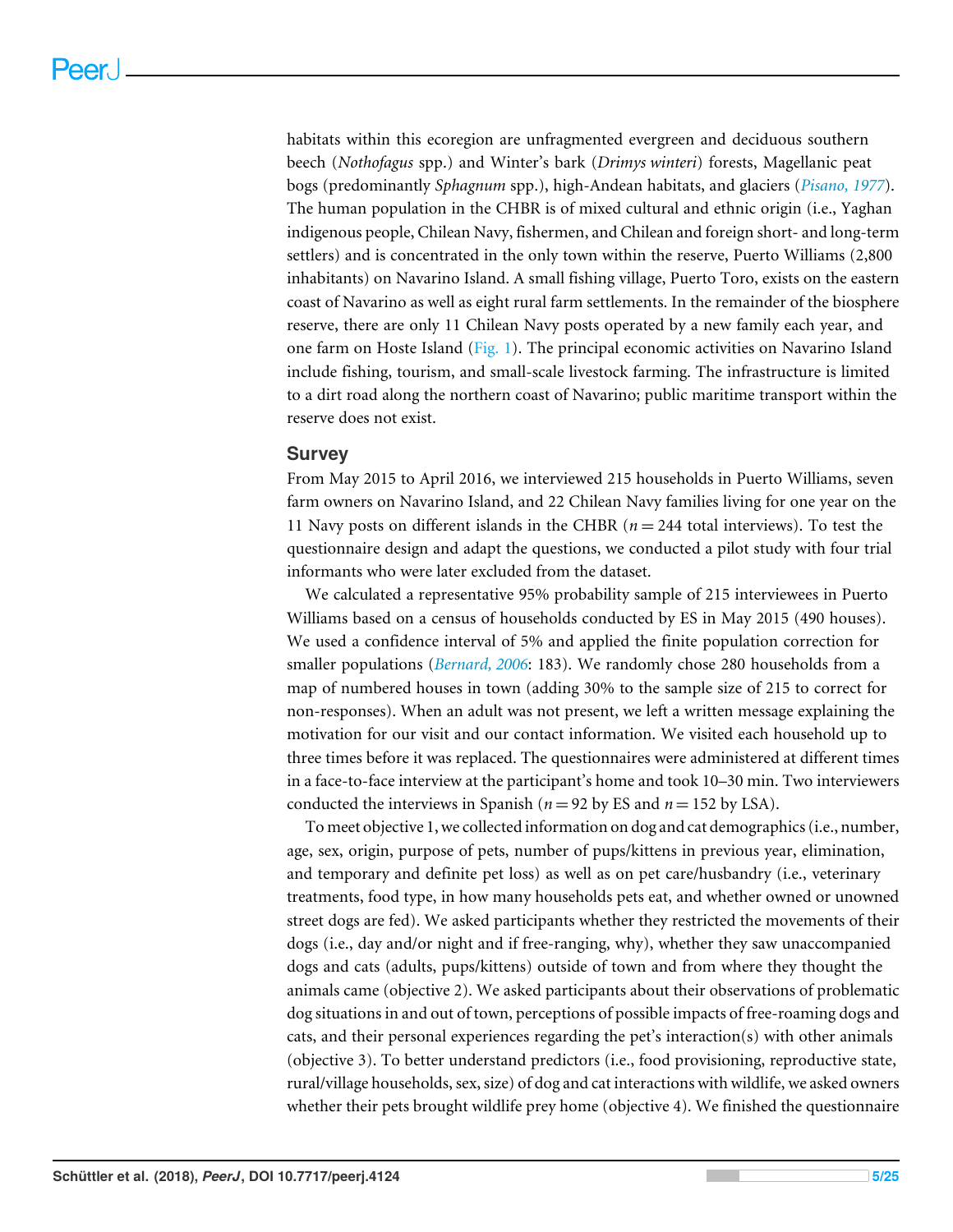by asking for suggestions for reducing the number of free-roaming dogs, personal data (i.e., age, sex, education, residence time), and the owner's permission to take a photo of their pet. From this photo, we then classified dog sizes (i.e., small, medium, large) and calculated the mean of two independent estimations by ES and LSA. For farm owners, we added questions on their experience with the loss of domestic animals such as cattle (*Bos taurus*) or sheep (*Ovis aries*) to dog attacks. For participants without pets, non-relevant questions were not asked. Some questions were focused only on dogs because dogs produce visible socio-ecological conflicts in the study area.

#### **Dog diet**

Dog feces of owned and feral dogs  $(n = 70)$  were opportunistically collected within one km of the 11 Navy posts and during trekking events on Navarino Island (June 2015 to April 2016). Each sample was dried, rehydrated, and degreased with detergent, and then grouped into hair, bones, feathers, and rubbish. Using a microscope, we examined the medullary and cuticular patterns of guard hairs to identify up to species level using gelatin as the printing medium (similar to *[González-Esteban, Villate & Irizar, 1996](#page-20-6)*). As reference collections, we used those provided by the Instituto de la Patagonia, Universidad de Magallanes, complemented by our own additions, and local keys (*[Chehébar & Martín,](#page-19-7) [1989](#page-19-7)*). Unfortunately, we could not find a major number of cat feces from different individuals for a sound analysis of cat diet.

#### **Statistics**

We first calculated descriptive statistics to analyze basic demographic and husbandry information from the interviews to quantify (i) the number of free-roaming dogs and cats, (ii) problems associated with dogs, (iii) perceptions of the potential impact of free-roaming dogs and cats on wildlife, (iv) occurrence of predation and harassment by dogs and cats, and (v) percentages of different types of prey in dog feces. We then used generalized linear models (GLMs) to examine predictors of interactions with wildlife of owned dogs and cats [\(Table 1\)](#page-6-0). Our response variable for the dog and the cat model was whether pets brought wildlife home, defined here as any exotic or native wild mammal or bird (PREY). As covariates, we considered diet (dinner leftovers and/or commercial pet food) provided by the animal's owner (FOOD), sex (SEX), sterility (STERILIZED), owners' household location (LOCATION, rural or village), and pet size (SIZE, only for dogs). We focused on those covariates as they might identify pet characteristics or levels of care which can then inform recommendations for pet management for the benefit of wildlife. The location was included because rural households are imbedded in wilderness settings and access to wildlife is immediate. Response and predictor variables are explained in detail in [Table 2.](#page-6-1)

As the response variable of the two models was binomial, we fitted generalized linear models (GLMs) with binomial error structure and logit link. The models were parameterized with all possible covariate combinations. Prior to analysis, we explored these data following *[Zuur, Ieno & Elphick \(2010\)](#page-24-2)*. Collinearity between ordinal covariates was assessed with Spearman correlation coefficients (no coefficients were  $>$  |0.4|). We tested the independence of categorical variables using contingency tables (Chi-square and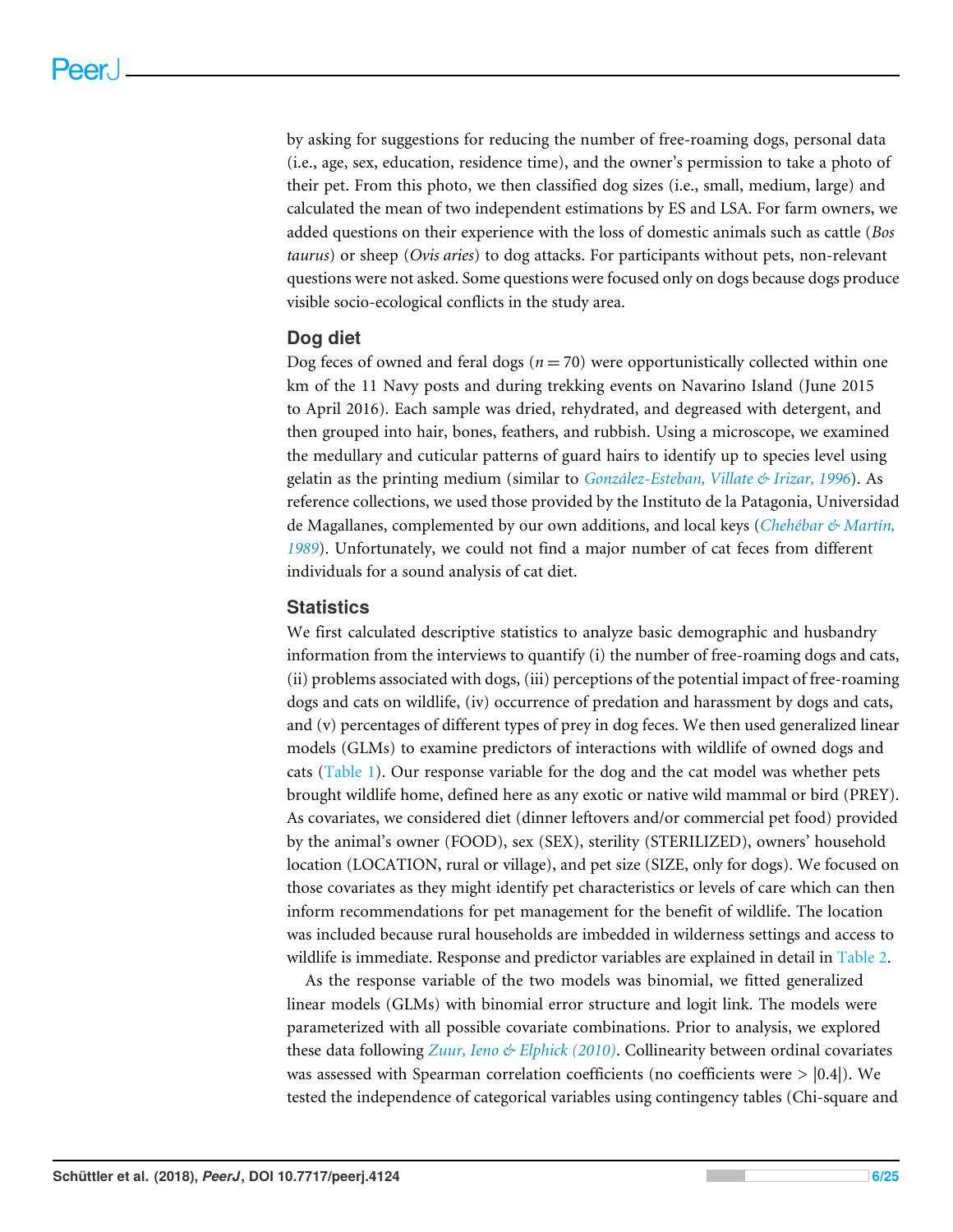<span id="page-6-0"></span>**Table 1 Candidate models for predicting dog and cat wildlife interactions in southern Chile.** A detailed description of the response and predictor variables is provided in [Table 2.](#page-6-1)

| Candidate<br>model sets | Response<br>variable | Quantitative value of<br>response variable | <b>Predictor variables</b>                                              | $n^{\rm b}$ |
|-------------------------|----------------------|--------------------------------------------|-------------------------------------------------------------------------|-------------|
| Dog model               | <b>PREY</b>          | 19.0% of dogs brought prey home            | FOOD+LOCATION+SEX<br>SIZF <sup>a</sup><br><b>STERILIZED<sup>a</sup></b> | 163         |
| Cat model               | <b>PREY</b>          | 51.9% of cats brought prey home            | FOOD+LOCATION+SEX<br><b>STERILIZED<sup>a</sup></b>                      | 52          |

<span id="page-6-3"></span>**Notes.**

<sup>a</sup>Predictor variables not included in final model set due to collinearity.

<span id="page-6-2"></span><sup>b</sup>We deleted five missing observations from the dog model (3.0%) and one from the cat model (1.9%).

<span id="page-6-1"></span>**Table 2 Variable description of candidate models for predicting dog and cat wildlife interactions in southern Chile.** The variable description refers to the questionnaire (see [Supplemental Information 1\)](http://dx.doi.org/10.7717/peerj.4124#supp-1).

| Variable          | Variable type | Variable description and<br>question number                                                     | Categories                                                                                                                          |
|-------------------|---------------|-------------------------------------------------------------------------------------------------|-------------------------------------------------------------------------------------------------------------------------------------|
| PREY              | Response      | Dog/cat brought wildlife prey<br>home $(Q25)$                                                   | Yes/no                                                                                                                              |
| FOOD              | Predictor     | Feeding of participant's<br>dog/cat with leftovers,<br>commercial food/meat, or<br>both $(Q15)$ | $0 =$ leftovers<br>$1 =$ leftovers and<br>commercial food/meat<br>$2 =$ commercial food/meat                                        |
| <b>LOCATION</b>   | Predictor     | Dog/cat lives in rural<br>environment (farm /Navy<br>post) or in Puerto Williams                | Rural/village                                                                                                                       |
| <b>SEX</b>        | Predictor     | $\log$ 's/cat's sex (Q2)                                                                        | $F =$ Female, $M =$ Male                                                                                                            |
| $SIZE^a$          | Predictor     | Dog's size (mean of two<br>independent estimations by<br>ES and LSA, Q42)                       | $1 =$ small, $1.5 =$ small to<br>medium-sized, $2 = \text{medium}$ -<br>sized, $2.5$ = medium-sized to<br>large, $3 = \text{large}$ |
| <b>STERILIZED</b> | Predictor     | Dog/cat is sterilized $(Q11)$                                                                   | $0 = \text{not}$ sterilized<br>$1 = \text{pet's age} < 1 \text{ year}$<br>$2 =$ sterilized                                          |

<span id="page-6-4"></span>**Notes.**

<sup>a</sup>Variable only used in the dog model, not in the cat model.

Fisher's exact tests,  $p < 0.05$ ). We removed SEX and STERILIZED from the dog model for being significantly associated with LOCATION; similarly, we removed STERILIZED from the cat model for being significantly associated with LOCATION and SEX. FOOD was maintained here, despite its collinearity with LOCATION, to test the same variables in the dog and cat models (the conclusions for models tested with and without FOOD were identical, see *[Mundry, 2014](#page-21-8)*, for treating collinearity). For model selection, we used Akaike's Information Criterion corrected for small sample size  $(AIC_c)$ . We tested for an interviewer effect by including interviewer as a random effect in the models (generalized linear mixed models, GLMMs), but did not detect any (AIC GLMMs >AIC GLMs of the global models, respectively). We accounted for model selection uncertainty (model weights ω<sup>i</sup> were <0.9) using full-model averaging (*[Symonds & Moussalli, 2011](#page-23-8)*). To rank predictor variables in terms of importance, we summed Akaike weights for each model in which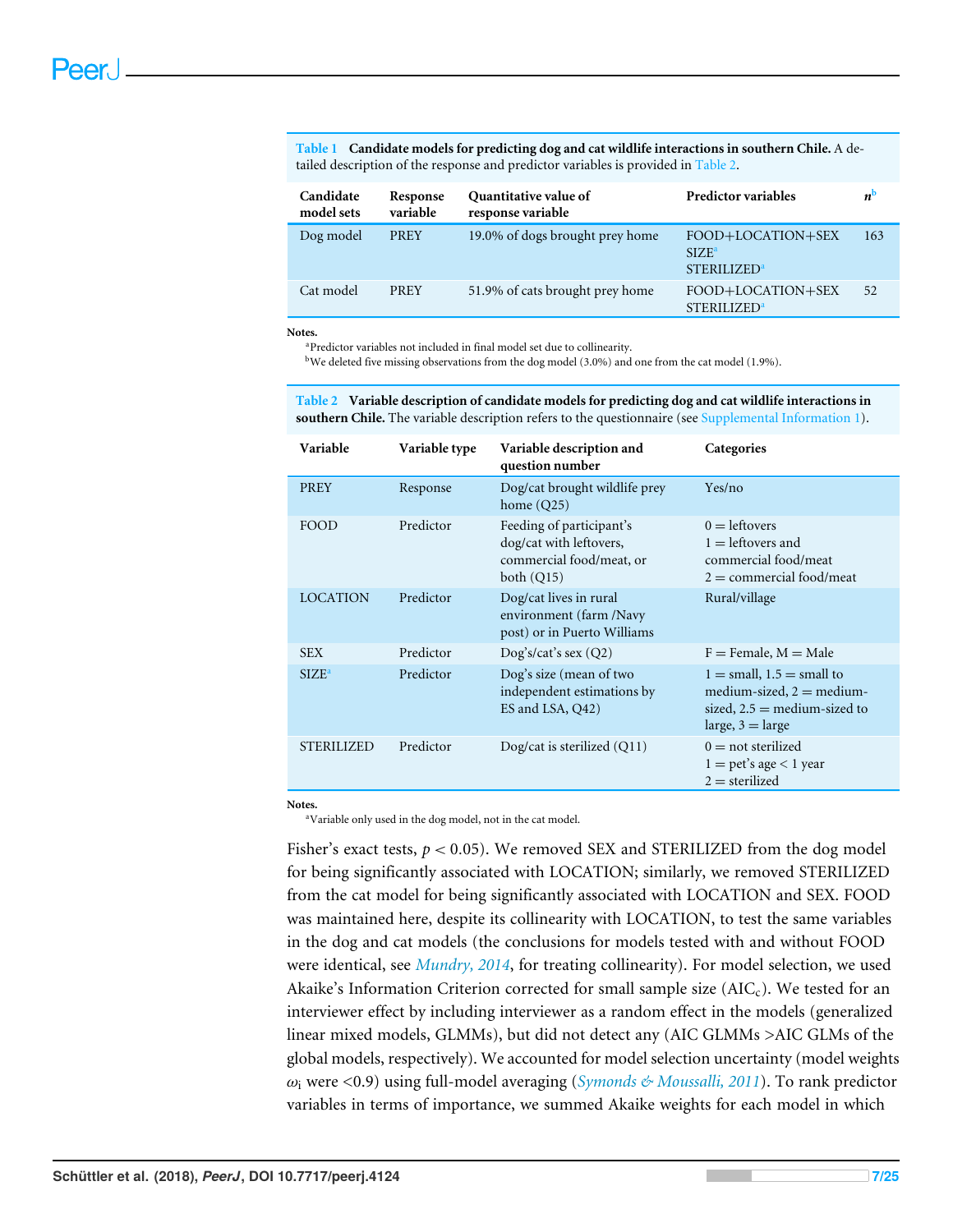the variable under consideration appeared (*[Burnham & Anderson, 2002](#page-19-8)*). We explored the direction of predictor impacts on the response variable by calculating log odds ratios of the averaged estimates with 95% confidence intervals. Statistical modelling was conducted in R (*[R Core Team, 2016](#page-22-4)*).

## **RESULTS**

We conducted 215 interviews in Puerto Williams, seven in rural households, and 22 with Navy post families. Only five people in Puerto Williams refused to participate. Of the 244 participants, 61.5% were female, mean participant's age was 39.5 years (SD 11.6, range 18–76 years), and mean residence time in the biosphere reserve was 11.6 years (SD 14.2, range one month-66 years).

The Puerto Williams participants owned 121 dogs and 36 cats, predominantly for companionship. The seven farm households owned 30 dogs and 15 cats, mainly kept as working dogs and for rodent control, respectively. The 22 Navy families owned 17 dogs primarily for companionship and two cats for rodent control. Two dogs and two cats stayed at the Navy post when families were exchanged after one year (''inherited animals''), the others left with their families. Reproductive control was moderate to high in Puerto Williams (41.7% of dogs and 19.4% of cats not sterilized), but almost absent in rural areas (83.3% dogs, 93.3% cats) and Navy posts (86.7% dogs, 100% cats, but 9 of 17 dogs were ≤1-year, [Table 3\)](#page-8-0). Additionally, four participants had eliminated unwanted dog pups.

In Puerto Williams, over half of the dogs and around one third of the cats were vaccinated against rabies (55.4% and 33.3%, respectively) and treated for parasites (60.3% and 36.1%, respectively). Pet owners in rural households did not vaccinate against rabies, but treated for parasites (100% dogs, 40.0% cats). At Navy posts, only dogs were vaccinated and dewormed (64.7%). Pets in Puerto Williams, rural dogs, and dogs at Navy posts were provided mainly with commercial food and/or meat (>77.7%). However, 35 village dogs (28.9%) were fed in more than one household, and 74 interviewees in town (34.4%) reported feeding street dogs on a regular basis (71.8% at least once a week), mostly with leftovers (73.5% of 83 mentioned food items).

Sixty-five of 168 dogs (38.7%) roamed freely day or night and 39 dogs (23.2%) were always unrestricted. Using an extrapolated number of dogs for the 490 households in Puerto Williams ( $n = 275.8$  with 1.4 dogs/household), we estimate that 84 dogs (30.6%) roam freely in town during day or night. The most common method of dog restriction (69.4% in town, 53.3% rural, 17.6% Navy posts) was keeping dogs in the house (63.6% of 121 responses), fewer were kept free in the yard (18.2%) or leashed (18.2%). Reasons mentioned for allowing unrestricted movement of dogs in town and rural environments were (i) the owner claimed animal freedom, (ii) leashing may increase aggressiveness, (iii) acclimation to free-roaming and releasing energy, (iv) the dog is not dangerous, and (v) unsuitable facilities (together 77.2% of 70 explanations). Also, 44.0% of 91 non-pet owners thought that street dogs enjoyed their freedom, and most dog owners (87.2% of 86) thought that street dogs roamed into the forest. Finally, 22 of 168 dogs (13.1%) went missing between 12–24 h during the last year (2014/15), among which 13 dogs had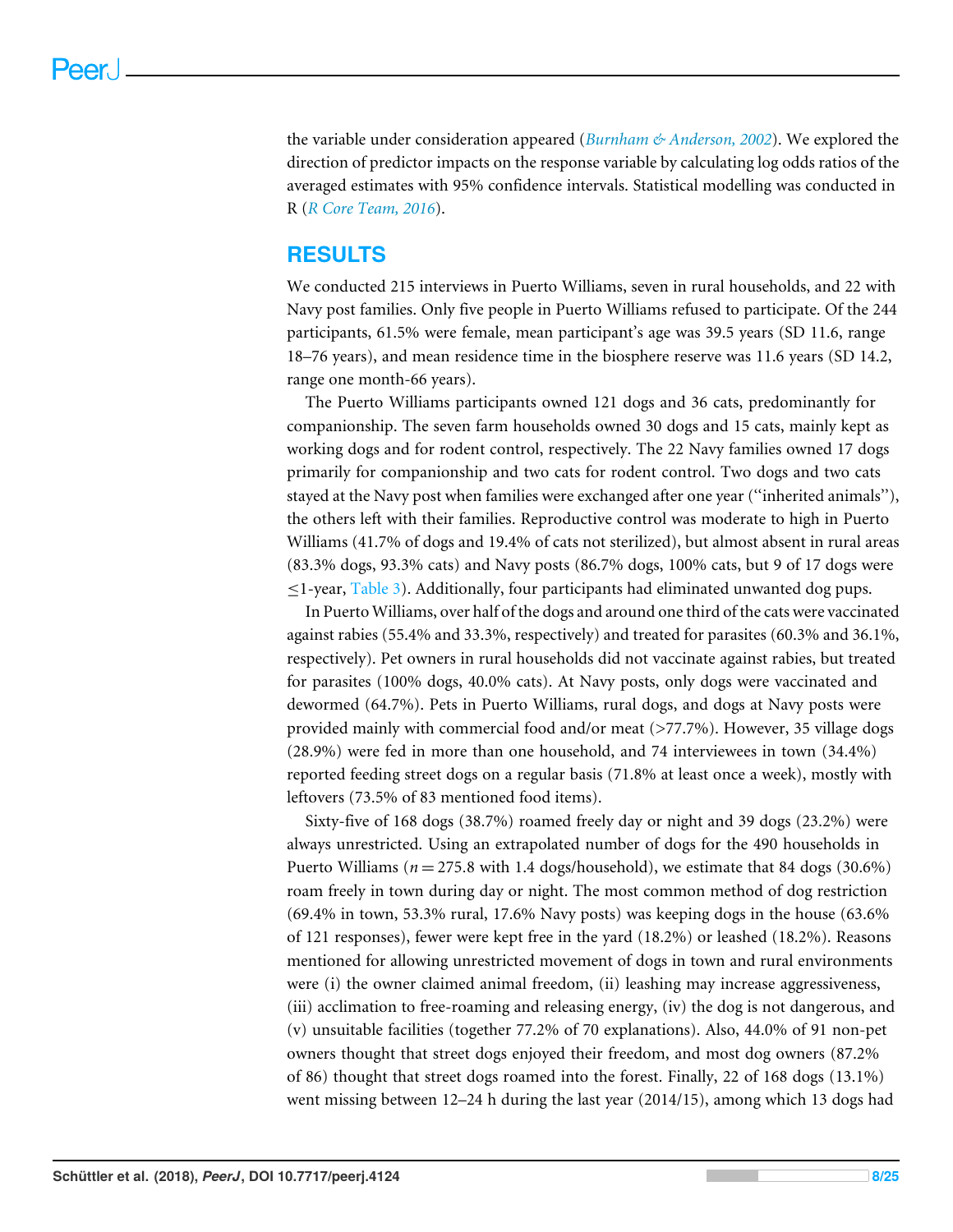<span id="page-8-0"></span>**Table 3 Demographic dog and cat data, and husbandry results from southern Chile.** We obtained data on owned dog and cat populations via questionnaires from households in Puerto Williams (*n* = 215), accessible farm households on Navarino Island (*n* = 7), and Navy families (*n* = 22, data from two years) living in the 11 Navy posts on different islands within the CHBR.

|                                      | <b>Town households</b><br>$(n=215)$ |                | Farm households<br>$(n=7)$ |          | Navy posts<br>$(n = 22)$ |                |
|--------------------------------------|-------------------------------------|----------------|----------------------------|----------|--------------------------|----------------|
|                                      | <b>Dogs</b>                         | Cats           | Dogs                       | Cats     | Dogs                     | Cats           |
| Demographic data                     |                                     |                |                            |          |                          |                |
| Households with pet ownership (%)    | 85(39.5)                            | 30(14.0)       | 6(85.7)                    | 6(85.7)  | 19(86.4)                 | 4(18.2)        |
| Mean pet number per household (SD)   | 1.4(0.9)                            | 1.2(0.6)       | 5(3.3)                     | 2.5(2.5) | 1.3(0.5)                 | 1.0(0.0)       |
| Total pet number                     | 121                                 | 36             | 30                         | 15       | 17                       | $\overline{2}$ |
| Male:female ratio                    | 1.3:1                               | 0.7:1          | 2:1                        | 0.3:1    | 0.7:1                    | 0:1            |
| Mean pet age (SD)                    | 3.7(3.8)                            | 4.8(4.1)       | 3.8(4.6)                   | 3.0(3.0) | 3.0(3.7)                 | 3.3(1.1)       |
| Number of offspring in previous year | 16                                  | $\overline{0}$ | 21                         | 7        | 9                        | $\mathbf{0}$   |
| Local origin (CHBR, %)               | 66.1                                | 66.7           | 100                        | 100      | 29.4                     | 100            |
| Reproductive control                 |                                     |                |                            |          |                          |                |
| Females spayed; males neutered (%)   | 66.7; 52.2                          | 71.4; 93.3     | 10.0; 20.0                 | 8.3;0.0  | 11.1; 16.7               | 0.0; 0.0       |
| Health                               |                                     |                |                            |          |                          |                |
| Vaccinated against rabies (%)        | 55.4                                | 33.3           | 0.0                        | 0.0      | 64.7                     | 0.0            |
| Treated for parasites (%)            | 60.3                                | 36.1           | 100.0                      | 40.0     | 64.7                     | 50.0           |
| <b>Food provisioning</b>             |                                     |                |                            |          |                          |                |
| Commercial food and/or meat (%)      | 77.7                                | 94.4           | 86.7                       | 20.0     | 82.3                     | 50.0           |
| Leftovers $(\% )$                    | 12.4                                | 0.0            | 13.3                       | 33.3     | 5.9                      | 0.0            |
| Mix of above (%)                     | 9.9                                 | 5.6            | 0.0                        | 46.7     | 11.8                     | 50.0           |
| Dog confinement                      |                                     |                |                            |          |                          |                |
| Free-roaming during day or night (%) | 30.6                                |                | 46.7                       |          | 82.4                     |                |
| 24-h free-roaming (%)                | 19.0                                |                | 30.0                       |          | 41.2                     |                |

disappeared up to one week before returning home. Cats disappeared more frequently (*n* = 18, 34.0%); 14 cats for 2–7 days. Over the last 10 years, 35 pets (23 dogs, 12 cats) never returned.

Free-roaming dogs not accompanied by people outside of town were frequently observed on Navarino Island (63.9% of 244 participants), whereas cat sightings in the wild were almost absent (6.1%, [Fig. 2\)](#page-9-0). The greatest distance of sighted dogs and cats was 19.4 km and 5.2 km from the northern settled coast, respectively. Neither dogs nor cats were seen roaming around Navy posts, except near the two posts on Navarino Island. Dogs were mostly observed in packs, with a median pack size of four dogs (mean 6.6, SD 7.5, range 2–60,  $n = 172$  sightings), while only 9.2% of the sightings were single dogs. Dog pups (abandoned or feral) outside Puerto Williams were sighted by 52 participants (21.3%) with a mean litter size of 4.0 (SD 2.3, range 1–12). Four participants observed pups and kittens ( $n = 17$ ) abandoned in cardboard boxes outside town. Apparently, the landfill, approximately 500 m from Puerto Williams, was a point of attraction for dogs, as 12 participants observed dog packs with a median size of eight (mean 10.75, SD 8.0, range 1–25, [Fig. 2\)](#page-9-0) in this area.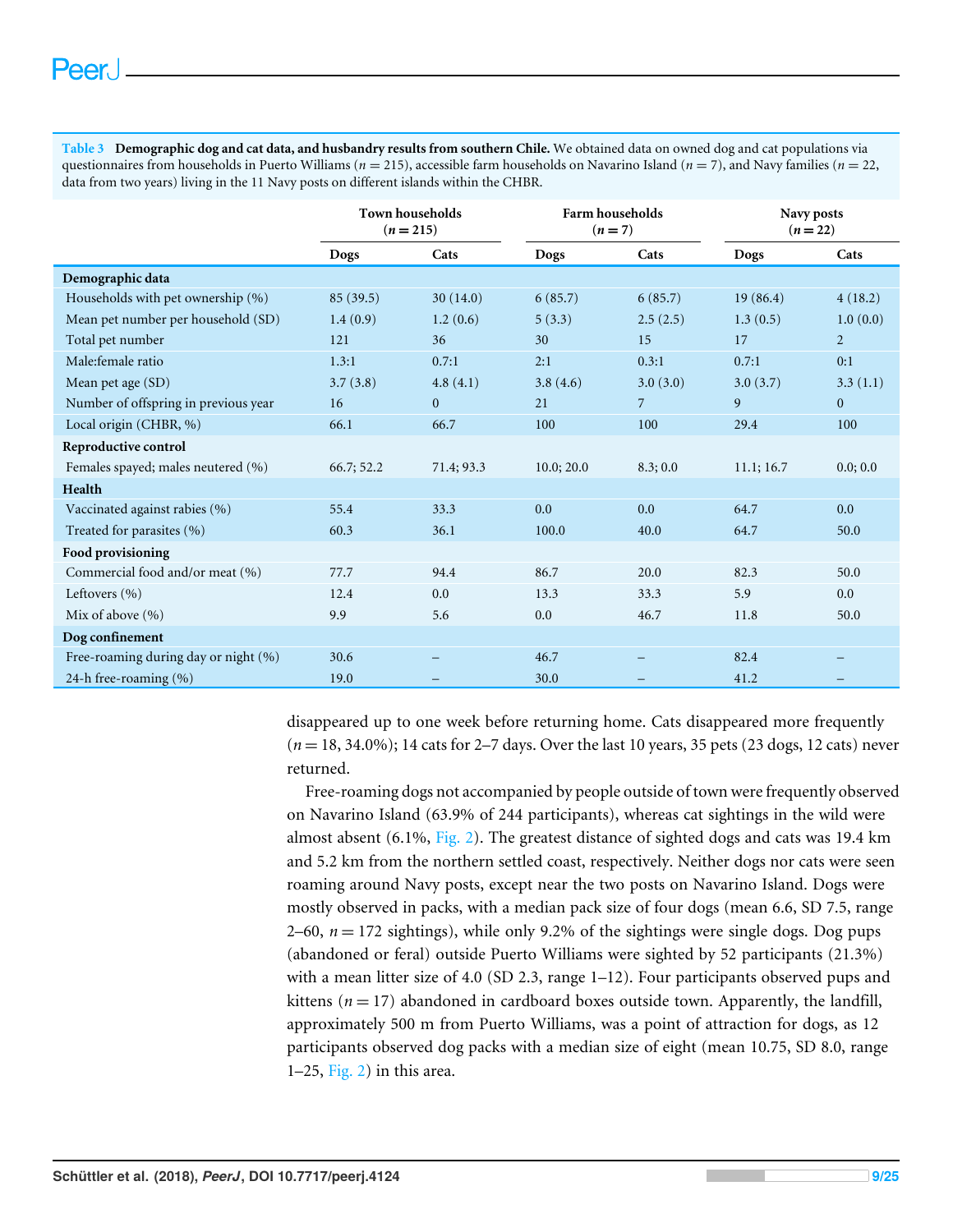<span id="page-9-0"></span>

**Figure 2 Free-roaming dog and cat sightings on Navarino Island, southern Chile.** Approximate sighting locations of unaccompanied adult dogs and cats, dog pups (abandoned or feral), and kittens (abandoned) from *n* = 227 sightings by 143 participants during 2014/15. Dog sightings are shown in different classes of pack size.

Full-size [DOI: 10.7717/peerj.4124/fig-2](https://doi.org/10.7717/peerj.4124/fig-2)

Over half of the participants (55.9%,  $n = 222$ ) on Navarino Island had experienced problems with dogs in Puerto Williams during 2009–2015 (83.9% had occurred during the last year, 2014/15), whereas 41 participants (18.5%) reported problems outside the town (61.4% during 2014/2015). Predominant dog problems in town were conflicts with people (biting, attacking, frightening, disease transmitting, accidents, and stealing; 40.6% of 143 problems, 24.1% concerned children) and free-ranging domestic animals (cows, horses, and their offspring) in town, mostly foals (37.1%, [Fig. 3\)](#page-10-0). Outside of town, people experienced conflicts between dogs and domestic animals, particularly involving cattle (77.3% of 44 problems), whereas only two people saw dogs feeding on wildfowl eggs (4.5%).

Beyond personal experiences, most participants thought that free-roaming dogs caused problems both in and outside of town (91.9% and 89.2%, respectively). In town, suspected dog problems mainly involved people (68.8% of 221 problems), whereas outside of town concerns involved domestic animals as well as people [\(Fig. 3\)](#page-10-0). Dog-wildlife conflicts (e.g., involving guanacos) were only mentioned 19 times (9.4% of 202 problems). However, when asked directly whether feral dogs could have negative impacts on wildlife and what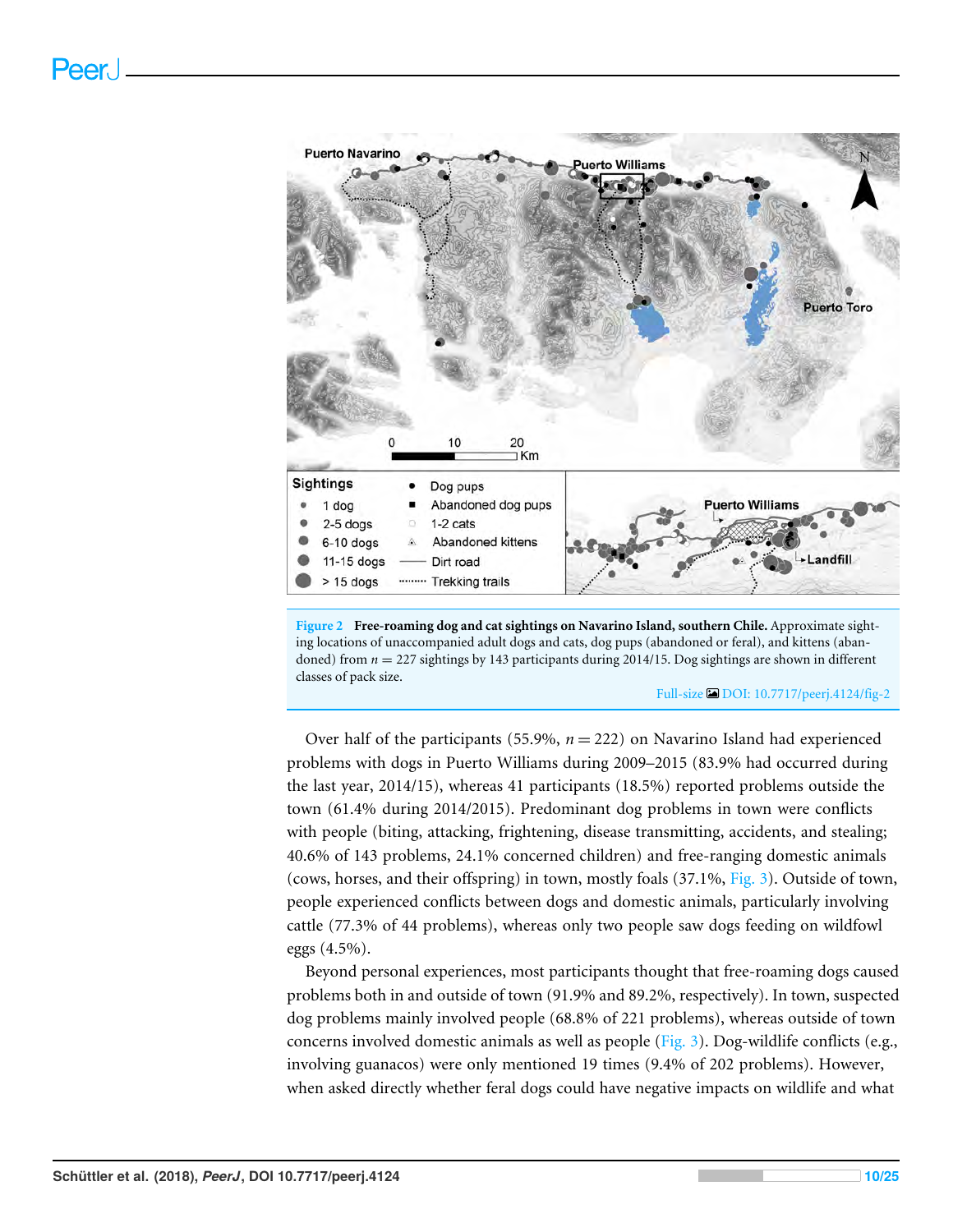<span id="page-10-0"></span>

**Figure 3 Experienced and suspected problems with dogs and cats in southern Chile.** Problematic experiences with dogs during 2009–2015 (A) inside  $(n = 143)$  and (B) outside  $(n = 44)$  of Puerto Williams, suspected dog problems (first problem mentioned) (C) inside  $(n = 221)$  and (D) outside of town  $(n = 202)$ , and suspected cat problems (first problem mentioned) (E) outside of town (*n* = 77). Conflicts with people included biting, attacking, frightening, disease transmitting, accidents, and stealing. Dog-domestic animal problems referred to killing, attacking, or feeding on free-ranging domestic animals such as cows, horses (*Equus caballus*), sheep, pigs (*Sus scrofa*), and cats, whereas cat-domestic animal problems referred to preying upon chickens (*Gallus gallus domesticus*). Conflicts with wildlife included killing wild animals such as birds and their eggs, North American beavers (*Castor canadensis*), and guanacos, or harming ecosystems. Conflicts with conspecifics were fights among dog packs or between cats, and disease transmission. Dog feces and waste dispersing were considered hygienic problems. ''Other'' includes dog and cat overpopulation, bad image for tourists, and barking. Images of animals represent predominant animals involved in dog/cat problems.

#### Full-size DOI: [10.7717/peerj.4124/fig-3](https://doi.org/10.7717/peerj.4124/fig-3)

kind of wildlife could be affected, most participants said yes  $(80.8\%, n = 239)$  regarding birds (67.3% of 349 problems). Guanacos were only mentioned 16 times among the affected wildlife (4.6%).

Regarding suspected cat problems, only one third of participants (33.8% of 240) associated problems with them outside of town, particularly with cats harassing and eating wild birds and their eggs (67.5% of 77 problems, [Fig. 3\)](#page-10-0).

Five of seven farm owners reported losing domestic animals due to unrestricted dogs from Puerto Williams or feral dogs during 2014/15. The estimated total loss during these events were 62 calves, 25 cows, and 30 sheep, while 30 sheep and two calves were injured.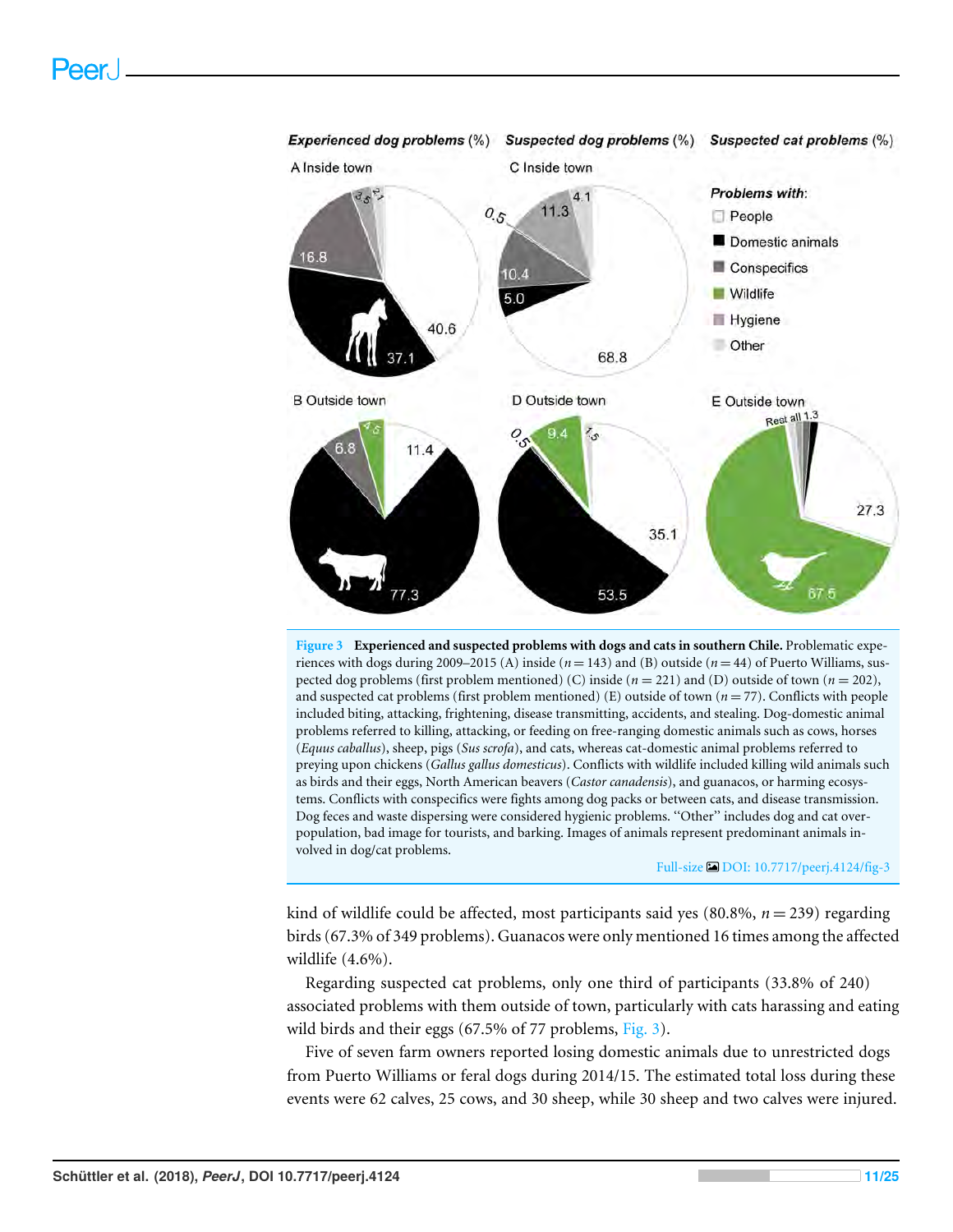<span id="page-11-0"></span>

|                 |                        | Dogs      |          | Cats         |              | <b>Feral dogs</b> |         |         |
|-----------------|------------------------|-----------|----------|--------------|--------------|-------------------|---------|---------|
|                 |                        | Prey      | Harassed | Prey         | Harassed     | Suspected prey    |         |         |
| <b>Natives</b>  | <b>Birds</b>           |           |          |              |              |                   | Legend: |         |
|                 | Guanacos               | ۰         | ۰        | $\circ$      | ۰            |                   | $\circ$ | $0\%$   |
|                 |                        |           | ۰        | $\circ$      | $\circ$      |                   |         | 1-20 %  |
|                 | <b>Beavers</b><br>Mink | ۰         |          | $\circ$      | $\circ$      |                   |         | 21-40 % |
| Invasives       | <b>Muskrats</b>        |           | ۰        | $\circ$      | $\mathbf{o}$ |                   |         | 41-60 % |
|                 |                        |           |          |              |              |                   |         | 61-80 % |
| <b>ivestock</b> | Cows                   | $\bullet$ |          | $\circ$      | $\circ$      |                   |         |         |
|                 | Horses                 |           |          | $\circ$      | $\mathbf{o}$ |                   |         |         |
|                 | <b>Small livestock</b> |           | $\circ$  | $\circ$      | $\circ$      |                   |         |         |
|                 |                        |           |          |              |              |                   |         |         |
| Pets            | Cats                   |           |          | $\circ$      | $\circ$      | $\circ$           |         |         |
|                 | Dogs                   | $\circ$   |          | $\mathbf{o}$ | ۰            |                   |         |         |
|                 |                        |           |          |              |              |                   |         |         |
|                 | Mice<br>Carcasses      |           |          |              |              |                   |         |         |
| <b>Other</b>    | Waste                  |           |          |              |              |                   |         |         |
|                 | Other                  | $\circ$   | ۰        |              | $\circ$      |                   |         |         |
|                 |                        |           |          |              |              |                   |         |         |

**Figure 4 Preyed and harassed animals by dogs and cats, and suspected feral dog prey in southern Chile.** Prey brought to owners by 31 of 168 dogs ( $n = 40$  mentioned items), animals observed to be harassed by 64 dogs ( $n = 79$  items), prey brought to owners by 27 of 52 cats ( $n = 33$  items), animals observed to be harassed by 19 cats ( $n = 25$  items), and suspected prey of feral dogs ( $n = 494$  items) by 244 participants. ''Other'' includes fish (dog prey); fish, foxes, and seals (harassed by dogs); bats (cat prey); and bird and horse feces, fish bait, foxes, seals, and vegetable material (suspected feral dog prey). ''Small livestock'' refers to chickens, pigs, and sheep. All bird species mentioned were native, except for the house sparrow, a species mentioned among the cat prey.

Full-size [DOI: 10.7717/peerj.4124/fig-4](https://doi.org/10.7717/peerj.4124/fig-4)

The losses on the five farms corresponded to 3.3%, 11.5%, 16.7%, 18.8%, and 35.0% (cows), and 75.0% (sheep) of owned livestock.

Thirty-one village and rural dogs (18.5%) brought prey home, mainly invasive muskrats (32.5%) and birds (27.5%, [Fig. 4\)](#page-11-0). Among avian prey were songbirds (Austral Blackbird *Curaeus curaeus*, Austral Thrush *Turdus falcklandii*, Rufous-collared Sparrow *Zonotrichia capensis*), waterbirds (terns, Upland Goose *Chloephaga picta*), and raptors (Chimango Caracara *Milvago chimango*). Over one third of all dogs (*n* = 64) were observed harassing (but not killing) other animals, particularly birds (38.0% of 79 items mentioned: Chimango Caracara, Patagonian Sierra-Finch *Phrygilus patagonicus*, Upland Goose, and ducks such as Flightless Steamer Ducks), other dogs (16.5%), and horses (15.2%); three dogs harassed native mammals (i.e., foxes and seals).

Over half of all village and rural cats  $(n=27)$  brought prey home (birds were 57.6% of 33 prey items): among songbirds, the Austral Thrush, Fired-eyed Diucon *Xolmis pyrope,* House Sparrow *Passer domesticus*, Patagonian Sierra-Finch, and among waterbirds, ducks and terns. Birds were also the most commonly harassed prey group (72.0%) by 18 cats (only one species was referred to here: Patagonian Sierra-Finch). The 244 participants mentioned diverse food items they thought feral dogs would eat [\(Fig. 4\)](#page-11-0). Domestic livestock was the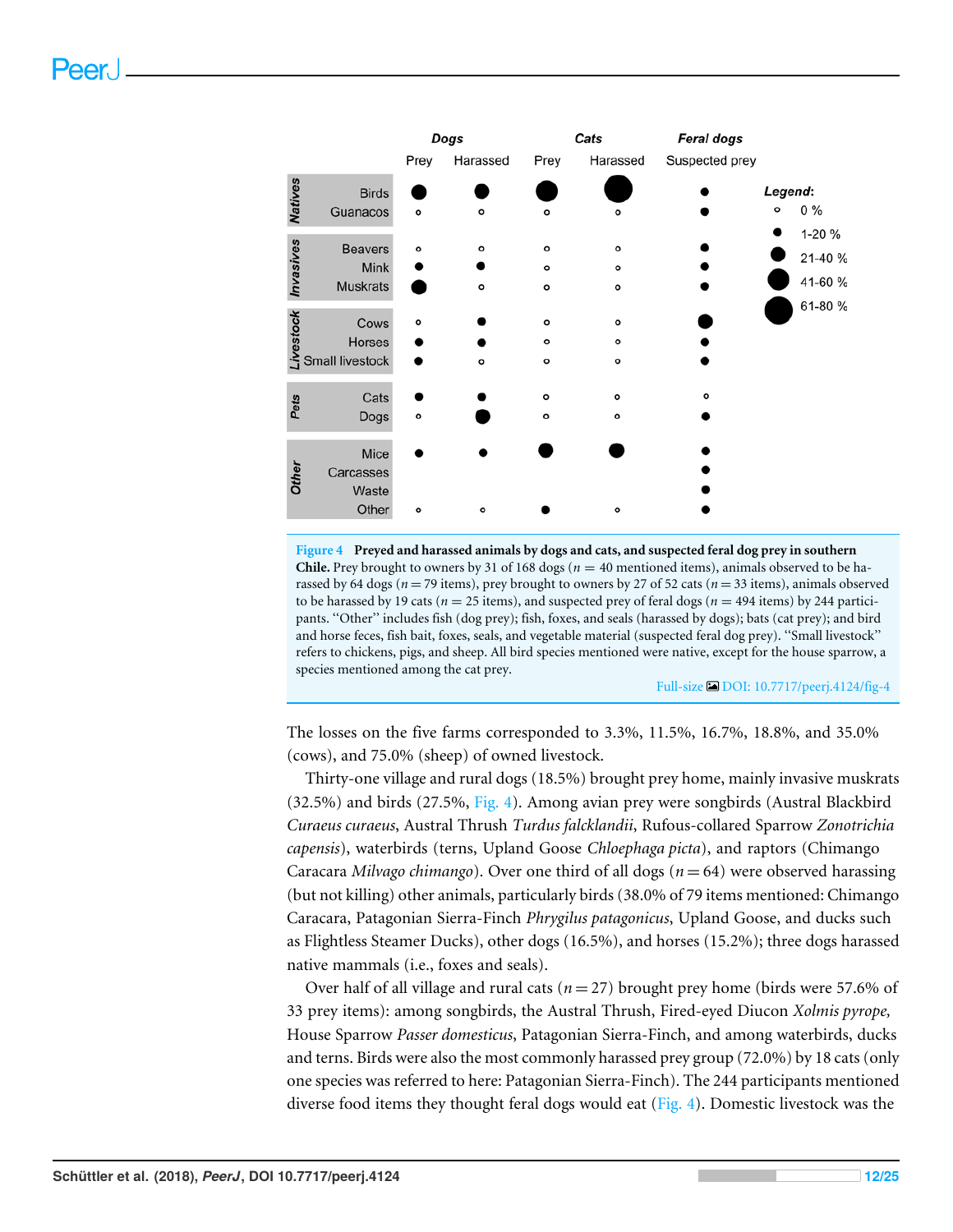<span id="page-12-0"></span>**Table 4 Best-ranked generalized linear models for predicting dog and cat wildlife interactions in southern Chile.** Summary of model selection for models with  $\Delta AIC_c < 2$ . *K* indicates the number of parameters per model,  $\Delta AIC_c$  distance from lowest  $AIC_c$ , and  $\omega_i$  model weight.

| <b>Model</b> set | Competing models  |   | $AIC_{c}$ | $\Delta AIC_c$ | $\omega_i$ |
|------------------|-------------------|---|-----------|----------------|------------|
| Dog model        | FOOD+LOCATION     |   | 150.72    | 0.00           | 0.37       |
|                  | <b>LOCATION</b>   |   | 151.03    | 0.32           | 0.32       |
|                  | FOOD+LOCATION+SEX | 4 | 152.32    | 1.60           | 0.17       |
| Cat model        | FOOD+LOCATION     |   | 62.19     | 0.00           | 0.75       |

most important group mentioned (39.9%), whereas native birds and guanacos were less recognized (15.2% and 2.2%, respectively).

Of 70 fecal samples from owned and feral dogs in rural zones of the CHBR, we could not identify prey remains in seven, and 10 feces were excluded for only containing dog hair. The subsequent diet analysis revealed that the main food item (64.4% of 59 prey occurrences) found in 53 feces was ungulates (i.e., horses and cows, which could not be distinguished here), followed by beavers (13.6%), birds (10.2%), mice (5.1%), rubbish (5.1%), and Fuegian red fox (*Pseudalopex culpaeus,* 1.7%).

Three models best explained whether dogs would bring prey home [\(Table 4\)](#page-12-0). The most important variable with the highest summed Akaike weights ( $\omega$ , upper limit = 1.0) was LOCATION ( $\omega$  = 0.99); FOOD ( $\omega$  = 0.54) and SEX ( $\omega$  = 0.30) had less importance. The averaged estimates indicated that dogs in rural areas were more likely to bring prey home [\(Fig. 5A\)](#page-13-0), whereas an adequate diet and the dog's sex had little influence (their confidence intervals overlapped the odds ratio at one). LOCATION ( $\omega$  = 0.99) and FOOD ( $\omega$  = 0.99) were the most important variables in the cat model, whereas sex played a minor role  $(\omega = 0.24,$  [Table 4\)](#page-12-0). Based on the averaged model estimates [\(Fig. 5B\)](#page-13-0), there is evidence that rural cats that received more leftovers brought more prey home than village cats, whereas the cat's sex was a poor predictor. From the collinear variables removed before modelling, only SIZE had a significant association with LOCATION and PREY, respectively (Fisher's exact tests,  $p < 0.001$ ), indicating that not only rural, but also larger dogs were more prone to prey upon wildlife.

Importantly, participants suggested several measures to diminish the number of street dogs, including reproductive control (18.9%, *n* = 534 suggestions), registration (14.6%), responsible pet husbandry (11.2%), establishing an animal shelter (10.5%), education and adoption campaigns (9.2%), controls and penalties (8.4%), movement restriction (8.1%), animal health (7.3%), limiting the number of dogs per family or not abandoning dogs (7.1%), and euthanasia (4.7%).

## **DISCUSSION**

In the absence of biological studies, this survey provides a first understanding of the interactions of domestic carnivores with wildlife in a sub-Antarctic wilderness setting. A representative sample of the local population in the Cape Horn Biosphere Reserve gave insight into pet husbandry and perceptions of impacts of free-roaming dogs and cats. We found that free-roaming dog packs were frequently observed (64% of participants)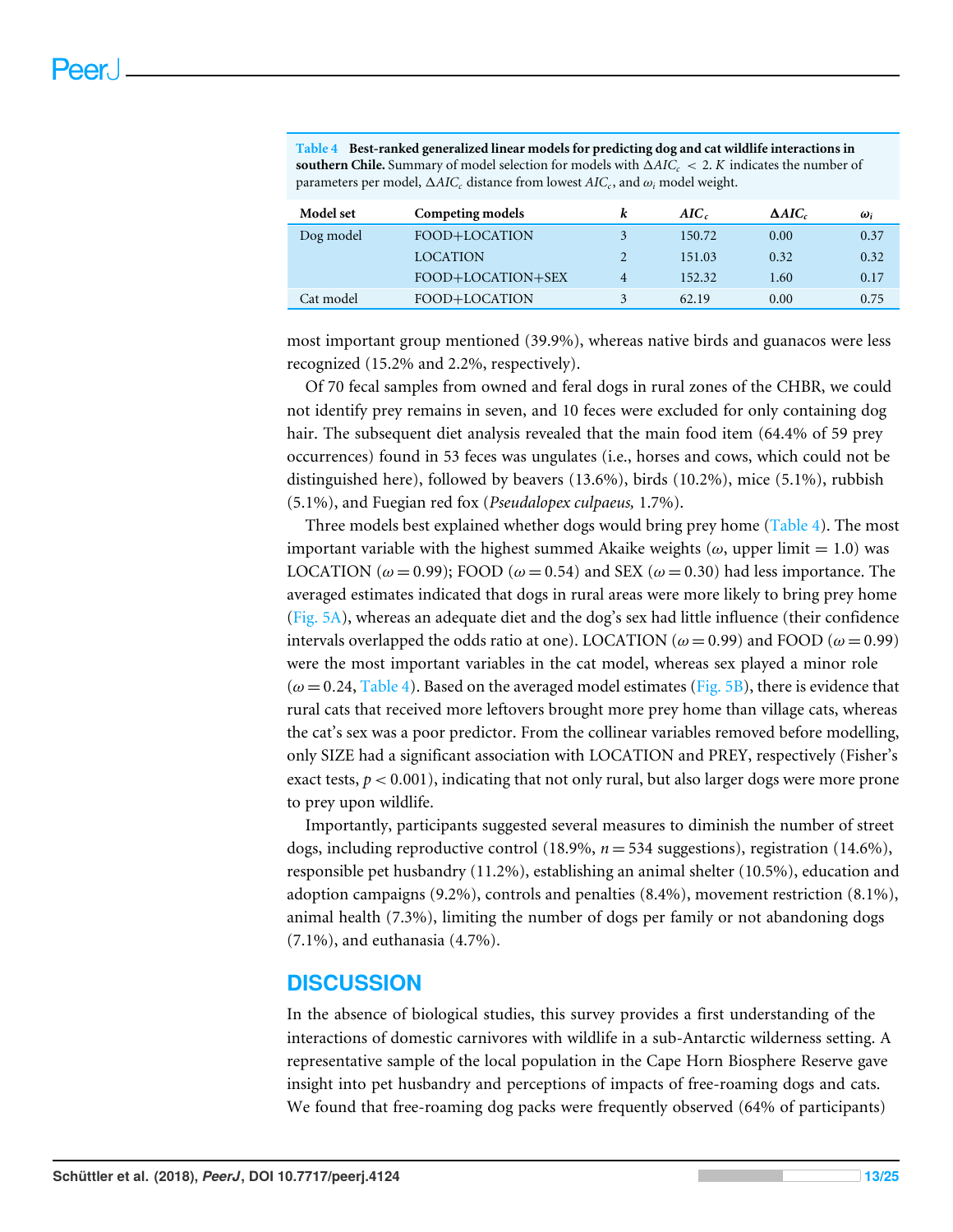<span id="page-13-0"></span>



#### Full-size [DOI: 10.7717/peerj.4124/fig-5](https://doi.org/10.7717/peerj.4124/fig-5)

in natural areas on Navarino Island. Many of these individuals may be owned, as many participants indicated their dogs were not confined (65 of 168 dogs roamed freely day or night, and 22 dogs had even disappeared for 24 h or more). Further, travel distances of free-roaming owned rural dogs vary, with reports of 4 km (*[Sepúlveda et al., 2015](#page-23-9)*) or up to 8–30 km (*[Meek, 1999](#page-21-9)*). However, such large foray distances are an exception. Finding a village dog at a distance >1 km from its home had a 10% chance in a study of dogs scavenging sea-turtle nests (*[Ruiz-Izaguirre et al., 2014](#page-22-5)*), and most rural dogs even spent 95% of their time <200 m from their households (*[Sepúlveda et al., 2015](#page-23-9)*).

Our findings indicate that there is evidence of a feral dog population on Navarino Island. The participants reported sightings of unaccompanied dog packs in remote parts of the island (up to 19.4 km from the northern settled coast; [Fig. 2\)](#page-9-0) and sightings of dog pups (feral or abandoned) outside town (52 participants). They identified 52% of the 172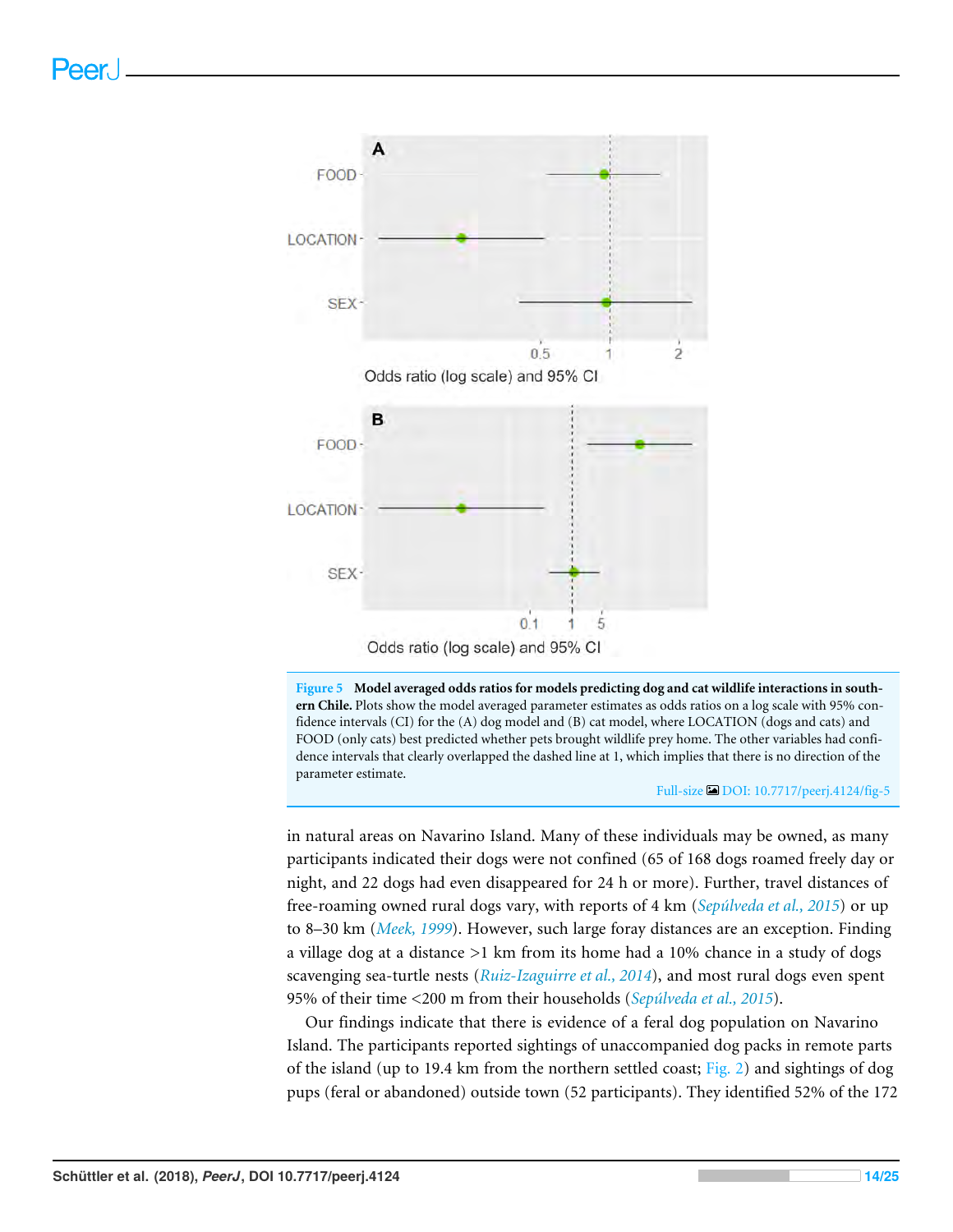sightings as feral dogs. This may be an over-estimate, but given that free-roaming village dogs are easily recognized in the small town of Puerto Williams, it is likely that participants could distinguish between owned and feral dogs. However, it is not clear whether this presumably feral population has achieved long-term human independence, as for example the dogs eradicated from Isabela Island, Galápagos (*[Reponen et al., 2014](#page-22-6)*). The reported population of abandoned dog pups and missing dogs may have been recruited into feral dog packs (e.g., *[Boitani et al., 2017](#page-18-4)*). The importance of the local landfill (12 sightings of dog packs of 8–11 animals on average) as a food subsidy warrants further investigation, as these novel ecosystems can produce a variety of positive and negative impacts on vertebrate species exploiting them (*[Boitani et al., 2017](#page-18-4)*; *[Plaza & Lambertucci, 2017](#page-22-7)*). For cats, the few sightings (5% of participants) in natural areas were along the northern-settled coast, except for one cat sighted 5.2 km south of the coast. Further phenotypical, genetic, and ecological research is needed to better understand the feral dog and possible feral cat population and their impacts on Navarino Island.

Although there were 227 dog sightings during 2014/2015, dog-wildlife conflicts of free-roaming dogs were hardly recognized (4.5% of 44 observed problems; [Fig. 3\)](#page-10-0). The direct observation of dog-wildlife interactions is probably a rare situation, particularly with mammals, as the mammalian community on Navarino Island is limited (*[Anderson et al.,](#page-18-2) [2006](#page-18-2)*). Only five terrestrial native species exist: two species each of bats and mice, and the vulnerable guanaco. Among exotic mammals, there are three elusive wild species (North American beaver, American mink *Neovison vison*, and muskrat) and free-ranging domestic mammals such as cows, horses, sheep, and pigs. Dog interactions with exotic mammals may not have been considered as true wildlife-conflict by the participants as there was a general consensus in the community about the need for a population reduction of exotic mammals such as mink and beavers (*[Schüttler, Rozzi & Jax, 2011](#page-22-8)*).

Guanacos have not been sighted along the northern coast for many years (*[González,](#page-20-7)* [Zapata & Marín, 2002](#page-20-7)), and their densities were as low as 0.14 individuals/km<sup>2</sup> on the northeastern coast of Navarino Island during 2002–2005 (*[González, 2005](#page-19-6)*). Thus, it is almost impossible to see depredation or harassment of guanacos by dogs (one piece of photographic evidence was taken by Denis Chevallay in 2002). However, individual dog attacks on rare species may impact their persistence substantially (e.g., pudus, *[Silva-Rodriguez & Sieving,](#page-23-3) [2012](#page-23-3)*; mountain gazelles *Gazella gazella*, *[Manor & Saltz, 2004](#page-21-3)*). Therefore, future studies on dog impacts on the southernmost isolated population of guanacos are an urgent need.

The likelihood of interactions among dogs and avian species has the potential to be much higher, as birds, among them many seabirds, are the most diverse and abundant group among vertebrates in the CHBR (*[Rozzi et al., 2006](#page-22-9)*). Indeed, eleven dogs brought bird prey home, and 30 dogs were observed by their owners to harass birds (songbirds, waterbirds, and raptors;  $Fig. 4$ ). However, these experiences were not translated into the context of a possible ''dog-wildlife'' conflict: only 9% of 202 suspected dog problems outside town were dog-wildlife problems ( $Fig. 3$ ); most were dog-domestic animal (54%) or dog-people conflicts (35%). On the one hand, this may be due to a lack of knowledge of the local fauna by short-term residents; further, Cape Horn biocultural identity is missing in the classrooms. *[Rozzi et al. \(2008\)](#page-22-10)* reported an absence of native fauna in the minds of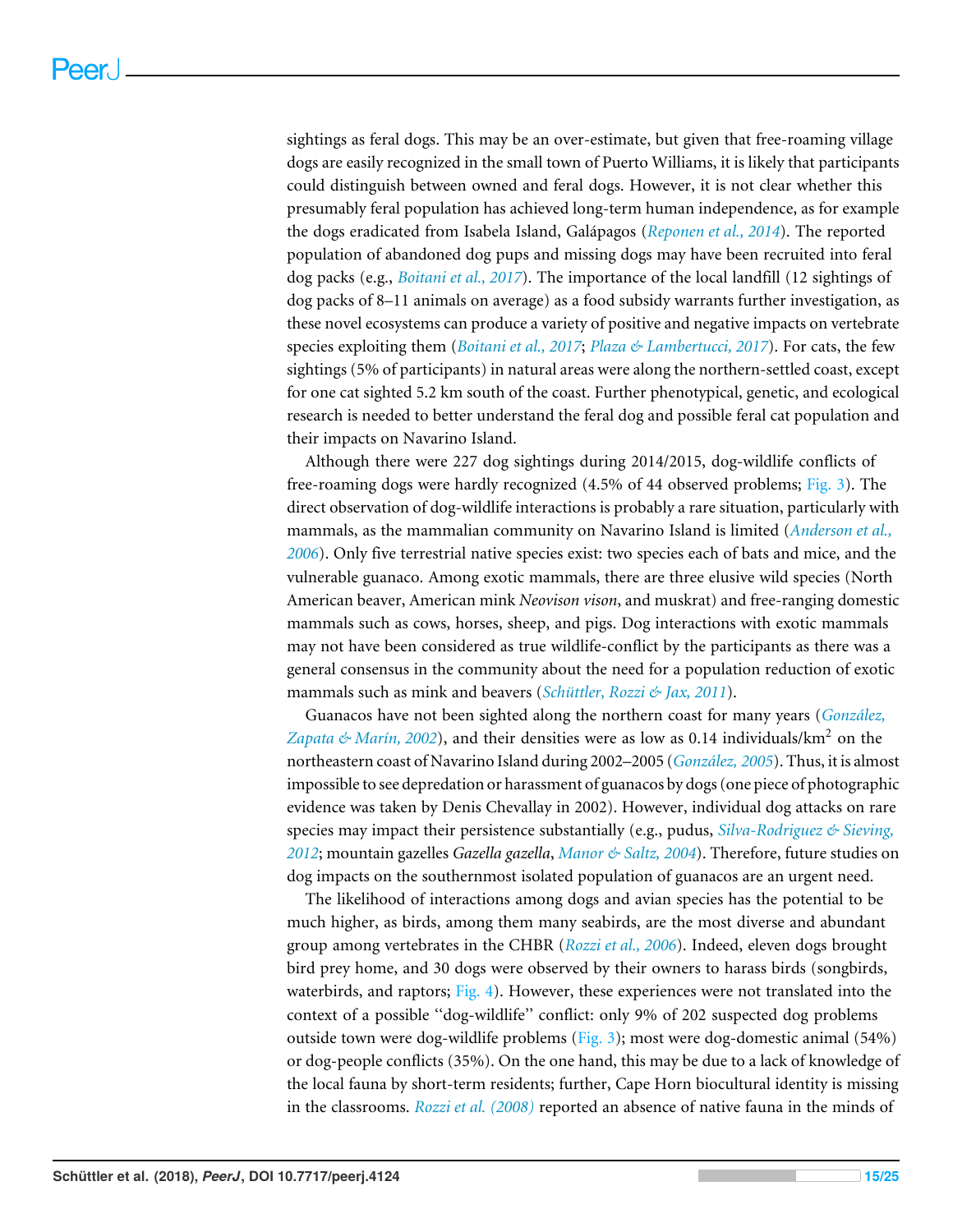local short-term residents who primarily mentioned cosmopolitan roses and apple trees as local plant species. On the other hand, the absence of dog-wildlife interactions in the participants' minds might indicate that dogs are mainly perceived as domestic animals that act in a human-dominated context and not as carnivores in a natural ecosystem. Personal safety was also the most common public concern regarding free-roaming dogs and cats in central Italy (*[Slater et al., 2008](#page-23-10)*). This perception may be attributed to the historical attachment bonding between the dog-human dyad believed to be similar to a child-parent relationship (reviewed in *[Payne, Bennett & McGreevy, 2015](#page-21-10)*).

For cats, awareness of possible cat-wildlife problems, particularly with birds, was higher (68% of 77 problems; [Fig. 3\)](#page-10-0). On the one hand, these problems might be more visible, at least for cat owners, whose cats brought birds home  $(37%$  of cats in this study; [Fig. 4\)](#page-11-0). This number, however, probably clearly underestimates true capture rates, as *[Loyd et al.](#page-20-4) [\(2013\)](#page-20-4)* demonstrated with animal-borne video cameras worn by urban cats in the United States (see also *[Kays & DeWan, 2004](#page-20-2)*). On the other hand, *[Arahori et al. \(2017\)](#page-18-5)* showed that owners' views of their cats and dogs differed; for example, cat owners had a weaker tendency to regard their pets as family members than dog owners. This perception may also influence their view on how cats behave outside their homes (i.e., as carnivorous species).

Besides prey brought home by dogs and cats, our diet analysis of dog feces showed that dogs indeed preyed upon domestic animals such as cows and horses (64%); but beavers (14%) and birds (10%) were present in feces as well. This finding is consistent with cow losses reported by Navarino's farm owners. However, part of the diet might also be a result of scavenging animals that died from other causes, such as disease (e.g., *[Butler & Du](#page-19-9) [Toit, 2002](#page-19-9)*). More biological methods, such as analyzing cat diet or observations of what free-roaming dogs and cats actually do, are needed to further validate and complement the self-reported observations on wildlife-interactions in this survey.

Finally, with GLMs, we showed that rural provenance, large dog size, and an adequately food supply for cats played a significant role as predictors for bringing wildlife prey home. When rural households are imbedded in wilderness settings and spatial and behavioral barriers between domestic and wild animals lacking, the apparent consequence are higher depredation rates of (larger) dogs and cats on wildlife. Increasing the confinement of those pets should thus be part of management strategies. Unlike other studies, an inadequate food supply (i.e., higher percentage of leftovers) was not associated with dogs preying upon wildlife. This may be due to methodological differences. *[Silva-Rodriguez & Sieving](#page-23-11) [\(2011\)](#page-23-11)* and *[Ruiz-Izaguirre et al. \(2014\)](#page-22-5)* considered body condition score and metabolic energy intake, whereas we only relied on the participants' statements. To some extent, the social desirability bias (where the participants wish to appear socially or morally worthy, *[Maccoby & Maccoby, 1954](#page-21-11)*) might underlie these differences by biasing results toward more frequent feeding with a commercial food diet. While restricting boundaries for farm dogs and cats is probably a difficult task due to their roles as working dogs or for rodent control, the necessity of improving nutrition could be more acceptable to owners, not only for lowering wildlife depredation, but also for pet welfare. In general, where pet owners are less susceptible to arguments based on wildlife protection, welfare-based arguments (such as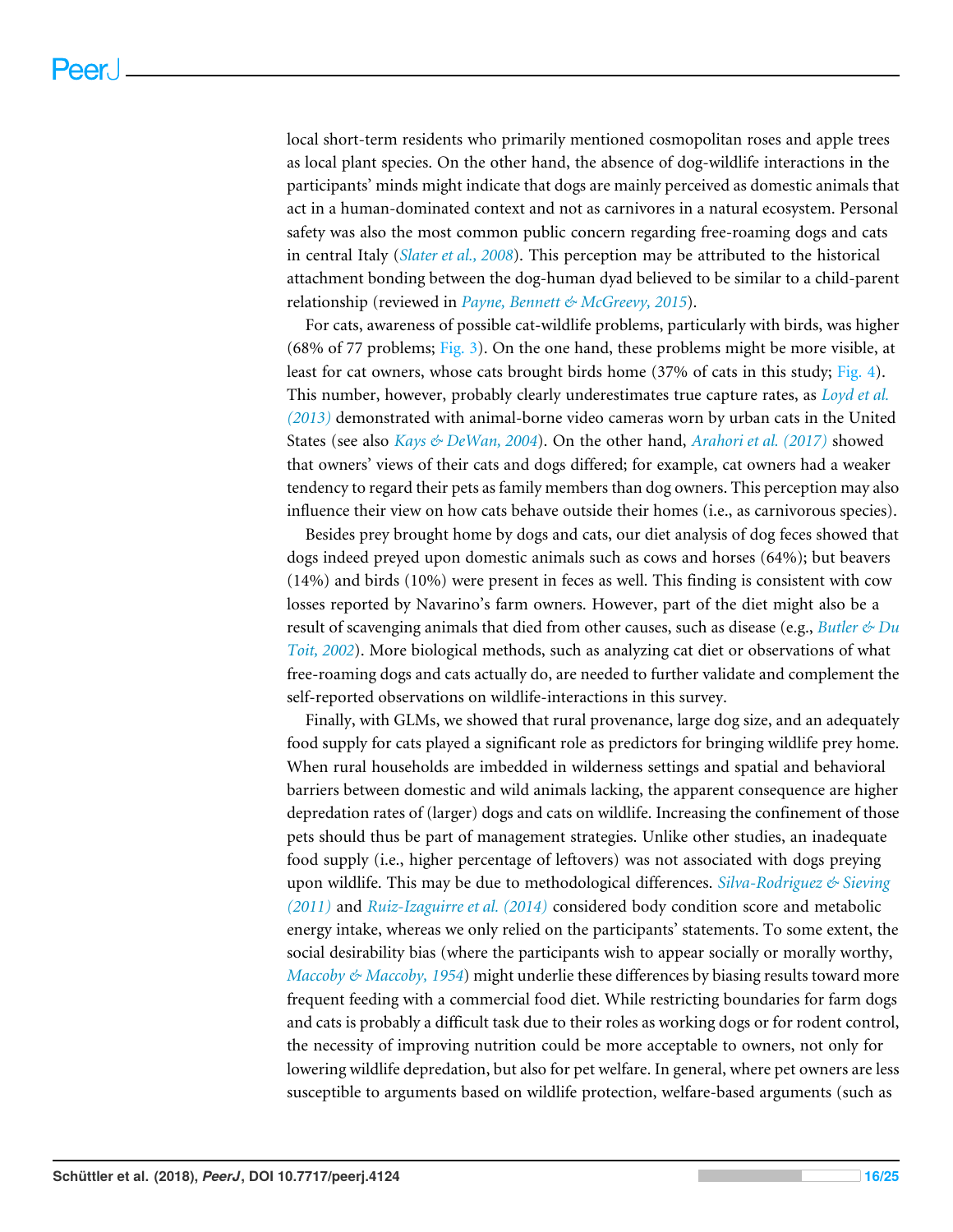reducing risks of road accidents by confinement) could represent an alternative approach to enhance pet husbandry (*[Hall et al., 2016](#page-20-8)*).

## **CONCLUSIONS**

Unconfined dogs and cats in the Cape Horn Biosphere Reserve interact with wildlife, although this is almost unrecognized by the local community, particularly with dogs. To guarantee the future intactness of this wilderness area, it is essential to put the possible impacts of free-roaming pet carnivores on wildlife into perspective. This should be done using an integrative approach that respects the many dimensions of pet carnivores in their beneficial and problematic interactions with their human, conspecific, and natural environment: (1) although over half of pets in Puerto Williams were sterilized, encouraging neutering, particularly in rural areas, could reduce pet density and avoid elimination or abandonment of unwanted pups/kittens. Moreover, sterilized dogs were described to show lower rates of escaping from home and less roaming behavior (*[Neilson, Eckstein & Hart,](#page-21-12) [1997](#page-21-12)*; *[Spain, Scarlett & Houpt, 2004](#page-23-12)*, but see *[Garde et al., 2015](#page-19-10)*), which might lower their access to wildlife. (2) Despite its probable unpopularity (e.g., *[Grayson, Calver & Styles,](#page-20-9) [2002](#page-20-9)*), we recommend that dog and cat ownership should be completely banned in families living in Navy posts, as they are located within wild insular environments (some in National Parks) where pet interactions with wildlife can be particularly severe (*[Medina et al., 2011](#page-21-5)*) and pets can become feral. (3) The evidence of a feral population of dogs on Navarino Island (where native predators are absent) urgently needs biological methods of confirmation such as GPS monitoring (*[Young et al., 2011](#page-24-0)*) and an assessment of its impacts. Feral dogs are still poorly investigated (*[Boitani et al., 2017](#page-18-4)*), and management implications for feral dogs are challenging (i.e., they may include the removal of dogs) due to their avoidance of human contact (*[Boitani & Ciucci, 1995](#page-18-6)*) and restriction to natural habitats. (4) Increasing dog and cat confinement is beneficial to prevent not only pet-wildlife interactions, but also many socio-economic problems. In-house/yard confinement largely depends upon cultural settings (*[Hsu, Severinghaus & Serpell, 2003](#page-20-10)*; *[Jackman & Rowan, 2007](#page-20-11)*) and is low in many countries in Africa, Asia, and South America (*[Reece, 2005](#page-22-11)*), including Chile, which has high percentages of free-roaming dogs in rural settings (67%, *[Acosta-Jamett et al., 2010](#page-18-7)*; 84–91%, *[Silva-Rodriguez & Sieving, 2012](#page-23-3)*; 92%, *[Sepúlveda et al., 2014](#page-23-5)*). A new Chilean law promoting responsible pet ownership was recently enacted (*[Ministry of Health, 2017](#page-21-13)*) and could be a first step towards regulating confinement by national legislation which was considered far from sufficient in 2014 by *[Bonacic & Abarca \(2014\)](#page-18-8)*. Meanwhile, bells, electronic alarms, or colorful collar covers are an option for free-roaming cats to reduce depredation rates on wildlife (*[Gordon, Matthaei & Van Heezik, 2010](#page-20-12)*; *[Calver & Thomas,](#page-19-11) [2011](#page-19-11)*; *[Willson, Okunlola & Novak, 2015](#page-24-3)*), as well as advice on environmental enrichment techniques for indoor cats (*[Rochlitz, 2005](#page-22-12)*), outdoor enclosures, and leash training (*[Hall](#page-20-8) [et al., 2016](#page-20-8)*). (5) Finally, an instrument such as this survey can reveal what problems with free-roaming pets exist; thus, it provides insight into impacts in the absence of biological studies or complementary to them (e.g., dogs interacting with rare and endemic mammals were only detected through interviews in *[Silva-Rodriguez & Sieving, 2011](#page-23-11)*). Owners' and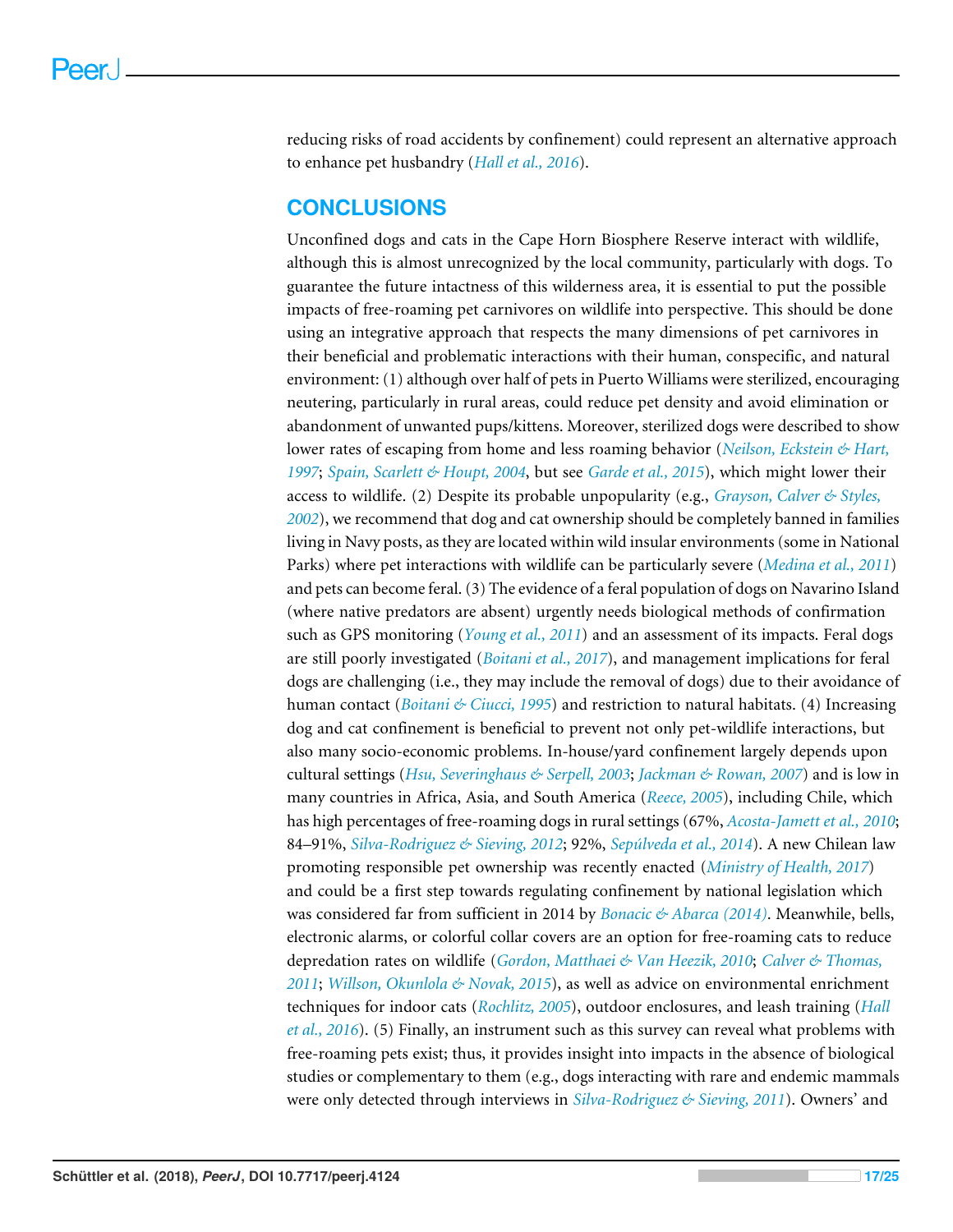non-owners' suggestions can also contribute to creating acceptable measures towards responsible pet ownership (*[Calver et al., 2011](#page-19-12)*). For the CHBR, in addition to the above mentioned technical and legal solutions, social change to improve pet management for wildlife benefits could be stimulated through education about the vulnerability of native fauna to dogs and cats, attractive education material such as puppet videos, documentaries, or animal-borne films for school pupils, and action days such as walking with leashed dogs or breakfasts with dog owners (further examples in *[Miller, Ritchie & Weston, 2014](#page-21-1)*).

## **ACKNOWLEDGEMENTS**

This work was only possible due to the willingness and interest of the local community of Puerto Williams, farm owners, and Chilean Navy families to participate in our survey. We are grateful to the Chilean Navy for facilitating maritime transport to the Navy posts on different islands within the CHBR. We would like to thank Eduardo Silva, Ramiro Crego, and Silvia Llanos for their advice in the questionnaire design and Mariela Alarcon and her team from the Scientific Ethical Committee of the University of Magallanes for improving an earlier version of the questionnaire. Amy Wynia, Nancyrose Houston, and two anonymous reviewers made valuable comments on an earlier version of the manuscript. We are also grateful to Andrés Mansilla and Ricardo Rozzi for their support in this study.

## <span id="page-17-0"></span>**ADDITIONAL INFORMATION AND DECLARATIONS**

#### **Funding**

Financial support was provided by the Chilean National Commission for Scientific and Technological Research (PAI-CONICYT, Call 2014, No. 79140024). The funders had no role in study design, data collection and analysis, decision to publish, or preparation of the manuscript.

## **Grant Disclosures**

The following grant information was disclosed by the authors: Chilean National Commission for Scientific and Technological Research (PAI-CONICYT): 79140024.

## **Competing Interests**

The authors declare there are no competing interests.

## **Author Contributions**

- [Elke Schüttler](#page-0-4) conceived and designed the experiments, performed the experiments, analyzed the data, contributed reagents/materials/analysis tools, wrote the paper, prepared figures and/or tables, reviewed drafts of the paper.
- [Lorena Saavedra-Aracena](#page-0-5) performed the experiments, prepared figures and/or tables, reviewed drafts of the paper.
- [Jaime E. Jiménez](#page-0-6) conceived and designed the experiments, contributed reagents/materials/analysis tools, reviewed drafts of the paper.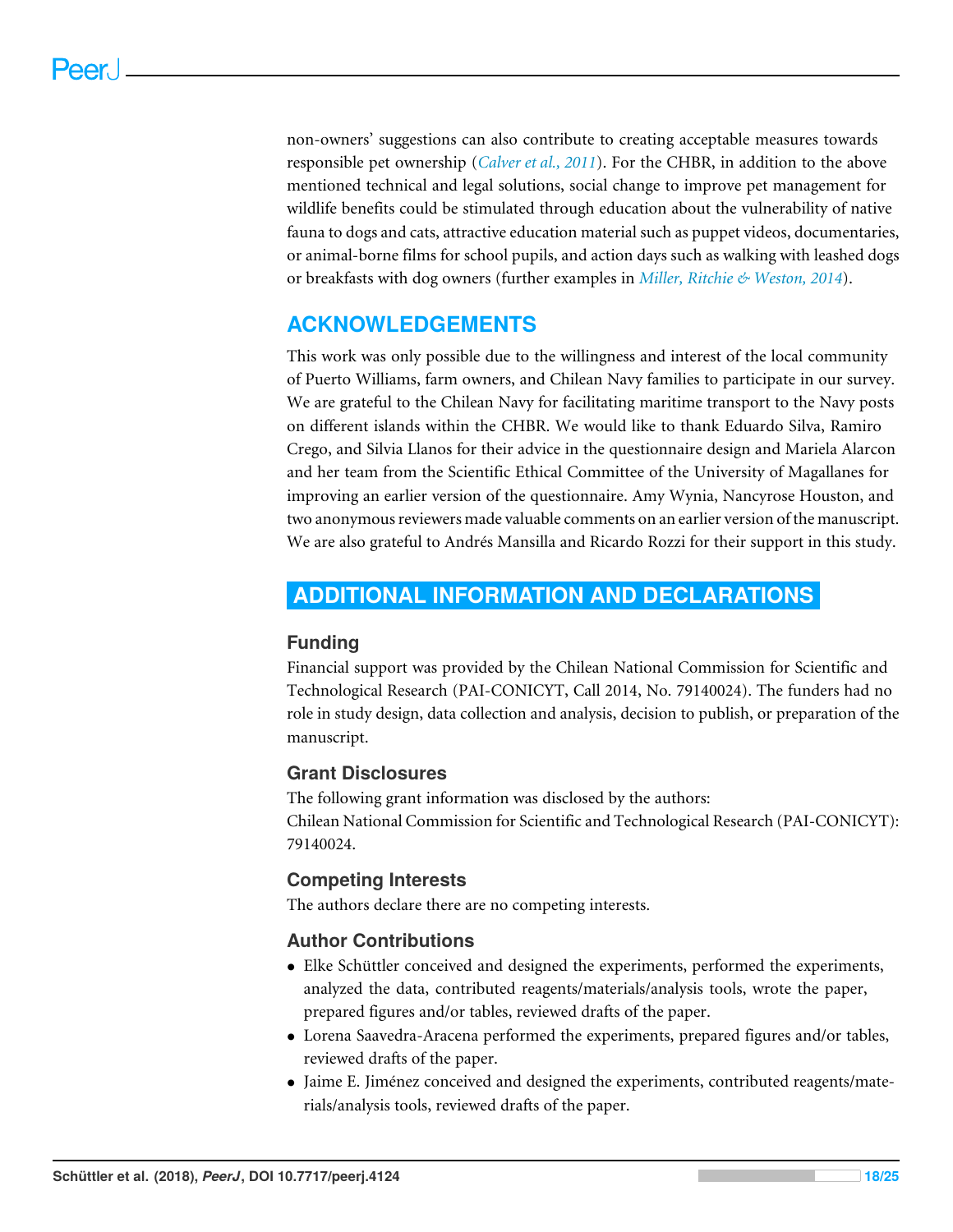#### **Human Ethics**

The following information was supplied relating to ethical approvals (i.e., approving body and any reference numbers):

The Scientific Ethical Committee of the University of Magallanes, Chile, certified ethical approval of the instrument.

#### **Data Availability**

The following information was supplied regarding data availability:

As the raw data for this survey was digitized in Spanish, and some of the answers can be used to ascertain the participants' identities, the raw data cannot be shared for publication.

#### **Supplemental Information**

Supplemental information for this article can be found online at [http://dx.doi.org/10.7717/](http://dx.doi.org/10.7717/peerj.4124#supplemental-information) [peerj.4124#supplemental-information.](http://dx.doi.org/10.7717/peerj.4124#supplemental-information)

## **REFERENCES**

- <span id="page-18-1"></span>**Acosta-Jamett G. 2009.** The role of domestic dogs in diseases of significance to humans and wildlife health in central Chile. D Phil. Thesis, University of Edinburgh.
- <span id="page-18-7"></span>**Acosta-Jamett G, Cleaveland S, Cunningham AA, Bronsvoort BM. 2010.** Demography of domestic dogs in rural and urban areas of the Coquimbo region of Chile and implications for disease transmission. *Preventive Veterinary Medicine* **94**:272–281 [DOI 10.1016/j.prevetmed.2010.01.002.](http://dx.doi.org/10.1016/j.prevetmed.2010.01.002)
- <span id="page-18-2"></span>**Anderson CB, Rozzi R, Torres-Mura JC, McGehee SM, Sherriffs MF, Schüttler E, Rosemond AD. 2006.** Exotic vertebrate fauna in the remote and pristine sub-Antarctic Cape Horn Archipelago, Chile. *Biodiversity and Conservation* **15**:3295–3313 [DOI 10.1007/s10531-005-0605-y.](http://dx.doi.org/10.1007/s10531-005-0605-y)
- <span id="page-18-5"></span>**Arahori M, Kuroshimaa H, Horia Y, Takagia S, Chijiiwa H, Fujita K. 2017.** Owners' view of their pets' emotions, intellect, and mutual relationship: cats and dogs compared. *Behavioural Processes* **141**:316–321 [DOI 10.1016/j.beproc.2017.02.007.](http://dx.doi.org/10.1016/j.beproc.2017.02.007)
- <span id="page-18-0"></span>**Baker PJ, Boitani L, Harris S, Saunders G, White PCL. 2008.** Terrestrial carnivores and human food production: impact and management. *Mammal Review* **38**:123–166 [DOI 10.1111/j.1365-2907.2008.00122.x.](http://dx.doi.org/10.1111/j.1365-2907.2008.00122.x)
- <span id="page-18-3"></span>**Bernard HR. 2006.** *Research methods in Anthropology: qualitative and quantitative approaches*. Oxford: Altamira Press.
- <span id="page-18-6"></span>**Boitani L, Ciucci P. 1995.** Comparative social ecology of feral dogs and wolves. *Ethology Ecology & Evolution* **7**:49–72 [DOI 10.1080/08927014.1995.9522969.](http://dx.doi.org/10.1080/08927014.1995.9522969)
- <span id="page-18-4"></span>**Boitani L, Francisci F, Ciucci P, Andreoli G. 2017.** The ecology and behavior of feral dogs: a case study from central Italy. In: Serpell J, ed. *The domestic dog: its evolution, behavior and interactions with people*. Cambridge: Cambridge University Press, 342–368.
- <span id="page-18-8"></span>**Bonacic C, Abarca K. 2014.** Hacia una política y legislación para el control de poblaciones de cánidos y calidad de vida de las personas: un enfoque multidisciplinario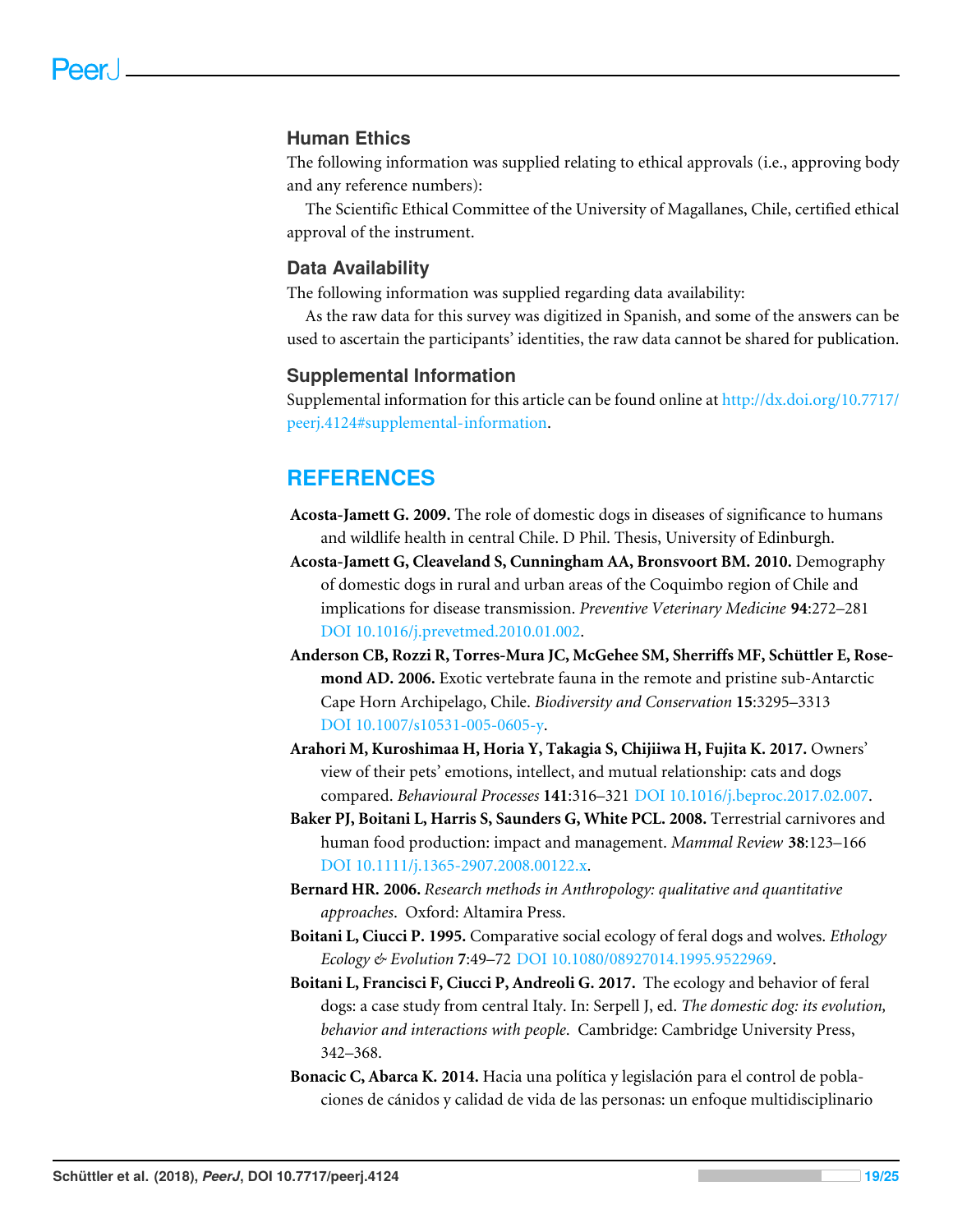hacia una política y legislación para el control de poblaciones de cánidos y calidad de vida de las personas. *Centro de Políticas Públicas UC* **65**:1–13.

- <span id="page-19-8"></span>**Burnham KP, Anderson DR. 2002.** *Model selection and multimodel inference: a practical information-theoretic approach*. New York: Springer.
- <span id="page-19-9"></span>**Butler JRA, Du Toit JT. 2002.** Diet of free-ranging domestic dogs (*Canis familiaris*) in rural Zimbabwe: implications for wild scavengers on the periphery of wildlife reserves. *Animal Conservation* **5**:29–37 [DOI 10.1017/S136794300200104X.](http://dx.doi.org/10.1017/S136794300200104X)
- <span id="page-19-4"></span>**Butler JRA, Du Toit JT, Bingham J. 2004.** Free-ranging domestic dogs *Canis familiaris* as predators and prey in rural Zimbabwe: threats of competition and disease to large wild carnivores. *Biological Conservation* **115**:369–378 [DOI 10.1016/S0006-3207\(03\)00152-6.](http://dx.doi.org/10.1016/S0006-3207(03)00152-6)
- <span id="page-19-12"></span>**Calver MC, Grayson J, Lilith M, Dickman CR. 2011.** Applying the precautionary principle to the issue of impacts by pet cats on urban wildlife. *Biological Conservation* **144**:1895–1901 [DOI 10.1016/j.biocon.2011.04.015.](http://dx.doi.org/10.1016/j.biocon.2011.04.015)
- <span id="page-19-11"></span>**Calver MC, Thomas S. 2011.** Effectiveness of the Liberator? In reducing predation on wildlife by domestic cats. *Pacific Conservation Biology* **16**:244–250 [DOI 10.1071/PC110244](http://dx.doi.org/10.1071/PC110244 ) .
- <span id="page-19-7"></span>**Chehébar C, Martín S. 1989.** Guía para el reconocimiento microscópico de los pelos de los mamíferos de la Patagonia. *Doñana Acta Vertebrata* **16**:247–291.
- <span id="page-19-5"></span>**Cunazza C. 1991.** El guanaco, una especie de fauna silvestre con futuro. Report Gerencia Técnica. Corporación Nacional Forestal, Santiago.
- <span id="page-19-3"></span>**Doherty TS, Dickman CR, Glen AS, Newsome TM, Nimmo DG, Ritchie EG, Vanak AT, Wirsing AJ. 2017.** The global impacts of domestic dogs on threatened vertebrates. *Biological Conservation* **210**:56–59 [DOI 10.1016/j.biocon.2017.04.007.](http://dx.doi.org/10.1016/j.biocon.2017.04.007)
- <span id="page-19-2"></span>**Echegaray J, Vilà C. 2010.** Noninvasive monitoring of wolves at the edge of their distribution and the cost of their conservation. *Animal Conservation* **13**:157–161 [DOI 10.1111/j.1469-1795.2009.00315.x.](http://dx.doi.org/10.1111/j.1469-1795.2009.00315.x)
- <span id="page-19-10"></span>**Garde E, Pérez PE, Vanderstichel R, Dalla Villa PF, Serpell JA. 2015.** Effects of surgical and chemical sterilization on the behavior of free-roaming male dogs in Puerto Natales, Chile. *Preventive Veterinary Medicine* **123**:106–120 [DOI 10.1016/j.prevetmed.2015.11.011.](http://dx.doi.org/10.1016/j.prevetmed.2015.11.011)
- <span id="page-19-0"></span>**Gompper ME. 2014a.** The dog-human-wildlife interface: assessing the scope of the problem. In: Gompper ME, ed. *Free-ranging dogs and wildlife conservation*. Oxford: Oxford University Press, 9–54.
- <span id="page-19-1"></span>**Gompper ME. 2014b.** Introduction: outlining the ecological influences of a subsidized domesticated predator. In: Gompper ME, ed. *Free-ranging dogs and wildlife conservation*. Oxford: Oxford University Press, 1–8.
- <span id="page-19-6"></span>**González BA. 2005.** Informe sobre la situación de conservación de la población de guanacos (*Lama guanicoe*) en la costa Noroeste de isla Navarino, XII Región de Chile. Report. Fundación Biodiversitas, Chile.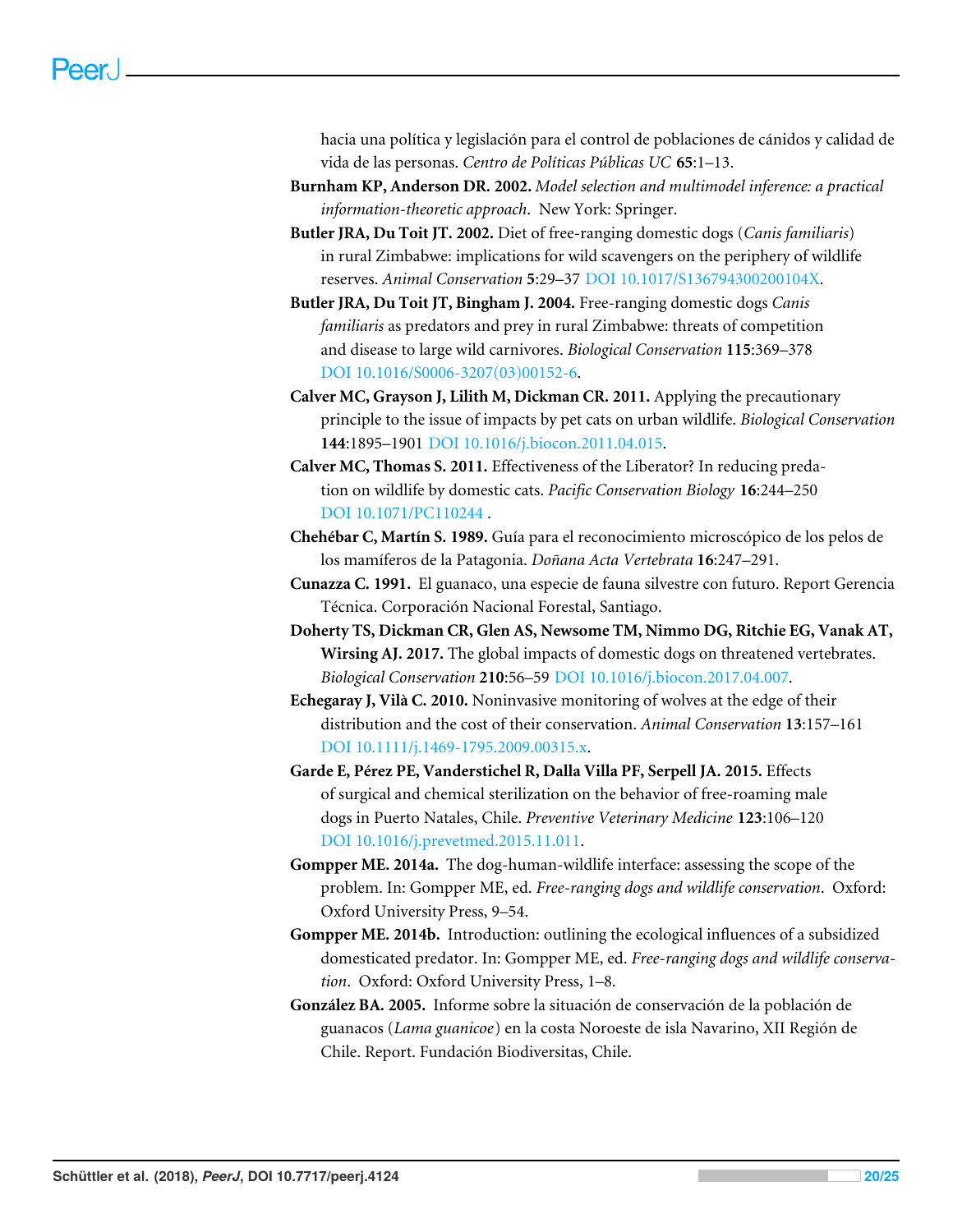- <span id="page-20-7"></span>**González B, Zapata B, Marín JC. 2002.** Situación de conservación y percepción local sobre la población de guanacos más austral del mundo, Isla Navarino, XII Región de Chile. Report. Pontificia Universidad Católica de Chile.
- <span id="page-20-6"></span>**González-Esteban J, Villate I, Irizar I. 1996.** Differentiating hair samples of the European mink *(Mustela lutreola*), the American mink (*Mustela vison*) and the European polecat (*Mustela putorius*) using light microscopy. *Journal of Mammalogy* **270**:458–461 [DOI 10.1111/j.1469-7998.2006.00164.x.](http://dx.doi.org/10.1111/j.1469-7998.2006.00164.x)
- <span id="page-20-12"></span>**Gordon JK, Matthaei C, Van Heezik Y. 2010.** Belled collars reduce catch of domestic cats in New Zealand by half. *Wildlife Research* **37**:372–378 [DOI 10.1071/WR09127.](http://dx.doi.org/10.1071/WR09127)
- <span id="page-20-5"></span>**Gramza A, Teel T, VandeWoude S, Crooks K. 2016.** Understanding public perceptions of risk regarding outdoor pet cats to inform conservation action. *Conservation Biology* **30**:276–286 [DOI 10.1111/cobi.12631.](http://dx.doi.org/10.1111/cobi.12631)
- <span id="page-20-9"></span>**Grayson J, Calver MC, Styles I. 2002.** Attitudes of suburban Western Australians to proposed cat control legislation. *Australian Veterinary Journal* **80**:536–543 [DOI 10.1111/j.1751-0813.2002.tb11030.x.](http://dx.doi.org/10.1111/j.1751-0813.2002.tb11030.x)
- <span id="page-20-8"></span>**Hall CM, Adams NA, Bradley JS, Bryant KA, Davis AA, Dickman CR, Fjuita T, Kobayashi S, Lepczyk CA, McBride EA, Pollock KH, Styles IM, Van Heezik Y, Wang F, Calver MC. 2016.** Community attitudes and practices of urban residents regarding predation by pet cats on wildlife: an international comparison. *PLOS ONE* **11(4)**:e0151962 [DOI 10.1371/journal.pone.0151962.](http://dx.doi.org/10.1371/journal.pone.0151962)
- <span id="page-20-1"></span>**Hart LA, Yamamoto M. 2017.** Dogs as helping partners and companions for humans. In: Serpell J, ed. *The domestic dog: its evolution, behavior and interactions with people*. Cambridge: Cambridge University Press, 247–270.
- <span id="page-20-10"></span>**Hsu Y, Severinghaus LL, Serpell JA. 2003.** Dog keeping in Taiwan: its contribution to the problem of free-roaming dogs. *Journal of Applied Animal Welfare Science* **6**:1–23 [DOI 10.1207/S15327604JAWS0601\\_01.](http://dx.doi.org/10.1207/S15327604JAWS0601_01)
- <span id="page-20-3"></span>**Hughes J, Macdonald DW. 2013.** A review of the interactions between free-roaming domestic dogs and wildlife. *Biological Conservation* **157**:341–351 [DOI 10.1016/j.biocon.2012.07.005.](http://dx.doi.org/10.1016/j.biocon.2012.07.005)
- <span id="page-20-0"></span>**Hughes KA, Pertierra LR, Molina-Montenegro MA, Convey P. 2015.** Biological invasions in terrestrial Antarctica: what is the current status and can we respond? *Biodiversity and Conservation* **24**:1031–1055 [DOI 10.1007/s10531-015-0896-6.](http://dx.doi.org/10.1007/s10531-015-0896-6)
- <span id="page-20-11"></span>**Jackman J, Rowan A. 2007.** Free-roaming dogs in developing countries: the benefits of capture, neuter, and return programs. In: Salem DJ, Rowan AN, eds. *The state of the animals*. Washington, D.C.: Humane Society Press, 55–78.
- <span id="page-20-2"></span>**Kays RW, DeWan AA. 2004.** Ecological impact of inside/outside house cats around a suburban nature preserve. *Animal Conservation* **7**:273–283 [DOI 10.1017/S1367943004001489.](http://dx.doi.org/10.1017/S1367943004001489)
- <span id="page-20-4"></span>**Loyd KAT, Hernandez SM, Carroll JP, Abernathy KJ, Marshall GJ. 2013.** Quantifying free-roaming domestic cat predation using animal-borne video cameras. *Biological Conservation* **160**:183–189 [DOI 10.1016/j.biocon.2013.01.008.](http://dx.doi.org/10.1016/j.biocon.2013.01.008)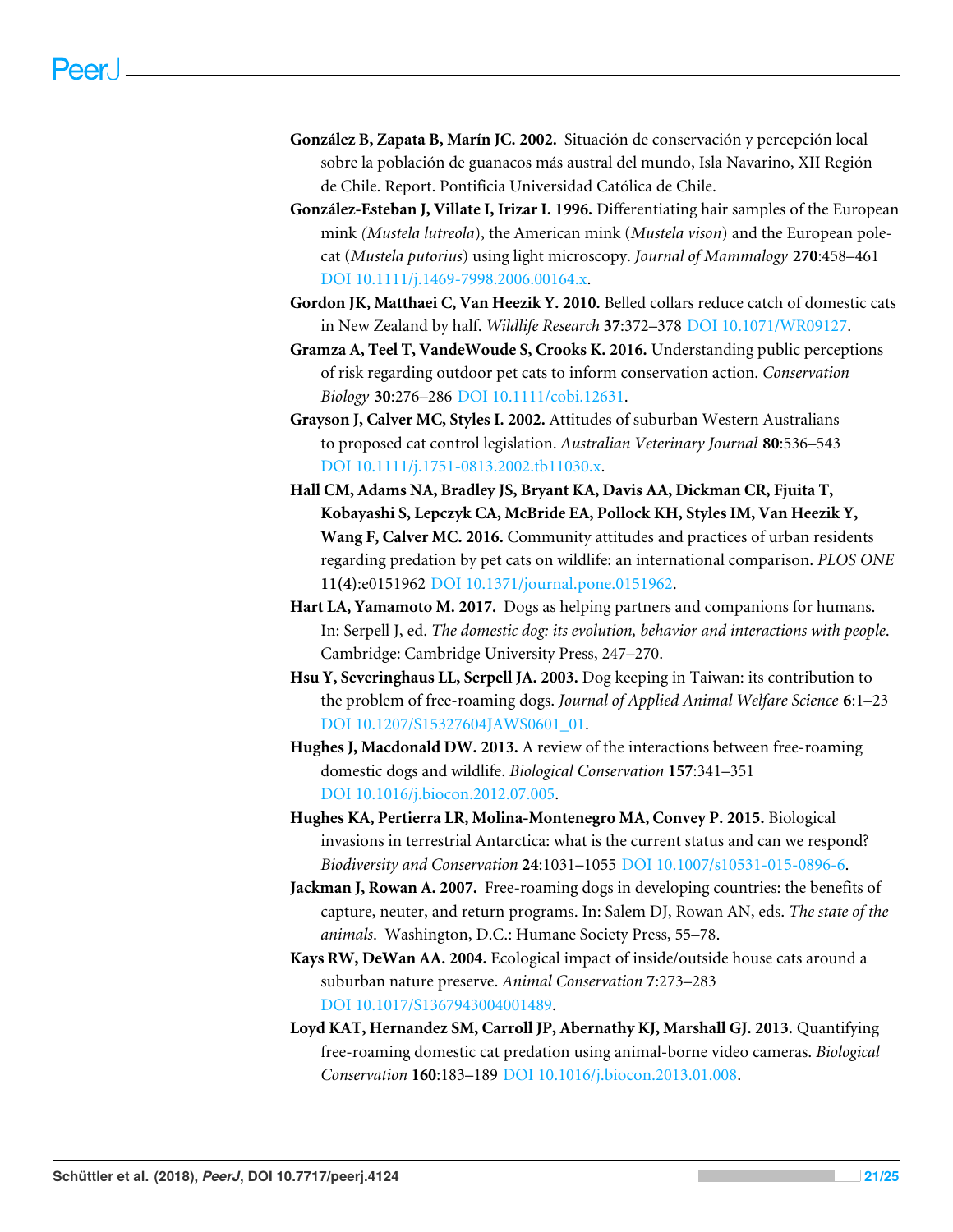- <span id="page-21-11"></span>**Maccoby EE, Maccoby N. 1954.** The interview: a tool of social science. In: Lindzey G, ed. *Handbook of social psychology*. Cambridge: Addison-Wesley, 449–487.
- <span id="page-21-3"></span>**Manor R, Saltz D. 2004.** The impact of free-roaming dogs on gazelle kid/female ratio in a fragmented area. *Biological Conservation* **119**:231–236 [DOI 10.1016/j.biocon.2003.11.005.](http://dx.doi.org/10.1016/j.biocon.2003.11.005)
- <span id="page-21-2"></span>**Matter HC, Daniels TJ. 2000.** Dog ecology and population biology. In: Macpherson CNL, Meslin F, Wandeler AI, eds. *Dogs, zoonoses and public health*. Wallingford: CABI Publishing, 17–50.
- <span id="page-21-5"></span>**Medina FM, Bonnaud E, Vidal E, Tershy BR, Zavaleta ES, Donlan CJ, Keitt BS, Le Corre M, Horwath SV, Nogales M. 2011.** A global review of the impacts of invasive cats on island endangered vertebrates. *Global Change Biology* **17**:3503–3510 [DOI 10.1111/j.1365-2486.2011.02464.x.](http://dx.doi.org/10.1111/j.1365-2486.2011.02464.x)
- <span id="page-21-9"></span>**Meek PD. 1999.** The movement, roaming behavior and home range of free-roaming domestic dogs, *Canis lupus familiaris*, in coastal New South Wales. *Wildlife Research* **26**:847–855 [DOI 10.1071/WR97101.](http://dx.doi.org/10.1071/WR97101)
- <span id="page-21-1"></span>**Miller KK, Ritchie EG, Weston MA. 2014.** The human dimensions of dog-wildlife interactions. In: Gompper ME, ed. *Free-ranging dogs and wildlife conservation*. Oxford: Oxford University Press, 286–304.
- <span id="page-21-13"></span>**Ministry of Health. 2017.** Sobre tenencia responsable de mascotas y animales de compañía. *Available at [https://www.leychile.cl/ Navegar?idNorma=1106037&r=6](https://www.leychile.cl/Navegar?idNorma=1106037&r=6)* (accessed on 15 September 2017).
- <span id="page-21-4"></span>**Mitchell BD, Banks PB. 2005.** Do wild dogs exclude foxes? Evidence for competition from dietary and spatial overlap. *Australian Ecology* **30**:581–591 [DOI 10.1111/j.1442-9993.2005.01473.x.](http://dx.doi.org/10.1111/j.1442-9993.2005.01473.x)
- <span id="page-21-7"></span>**Mittermeier RA, Mittermeier CG, Brooks TM, Pilgrim JD, Konstant WR, Da Fonseca GAB, Kormos C. 2003.** Wilderness and biodiversity conservation. *Proceedings of the National Academy of Sciences of the United States of America* **18**:10309–10313 [DOI 10.1073/pnas.1732458100.](http://dx.doi.org/10.1073/pnas.1732458100)
- <span id="page-21-8"></span>**Mundry R. 2014.** Statistical issues and assumptions of phylogenetic generalized least squares. In: Garamszegi L, ed. *Modern phylogenetic comparative methods and their application in Evolutionary Biology*. Berlin: Springer, 131–153.
- <span id="page-21-12"></span>**Neilson JC, Eckstein RA, Hart BL. 1997.** Effects of castration on problem behaviors in male dogs with reference to age and duration of behavior. *Journal of the American Veterinary Medical Association* **211**:180–182.
- <span id="page-21-6"></span>**Nogales M, Vidal E, Medina FM, Bonnaud E, Tershy BR, Campbell KJ, Zavaleta ES. 2013.** Feral cats and biodiversity conservation. The urgent prioritization of island management. *BioScience* **63**:804–810 [DOI 10.1525/bio.2013.63.10.7.](http://dx.doi.org/10.1525/bio.2013.63.10.7)
- <span id="page-21-0"></span>**O'Brien SJ, Johnson WE. 2007.** The evolution of cats. *Scientific American* **297**:68–75 [DOI 10.1038/scientificamerican0707-68.](http://dx.doi.org/10.1038/scientificamerican0707-68)
- <span id="page-21-10"></span>**Payne E, Bennett PC, McGreevy PD. 2015.** Current perspectives on attachment and bonding in the dog-human dyad. *Psychology Research and Behaviour Management* **8**:71–79 [DOI 10.2147/PRBM.S74972.](http://dx.doi.org/10.2147/PRBM.S74972)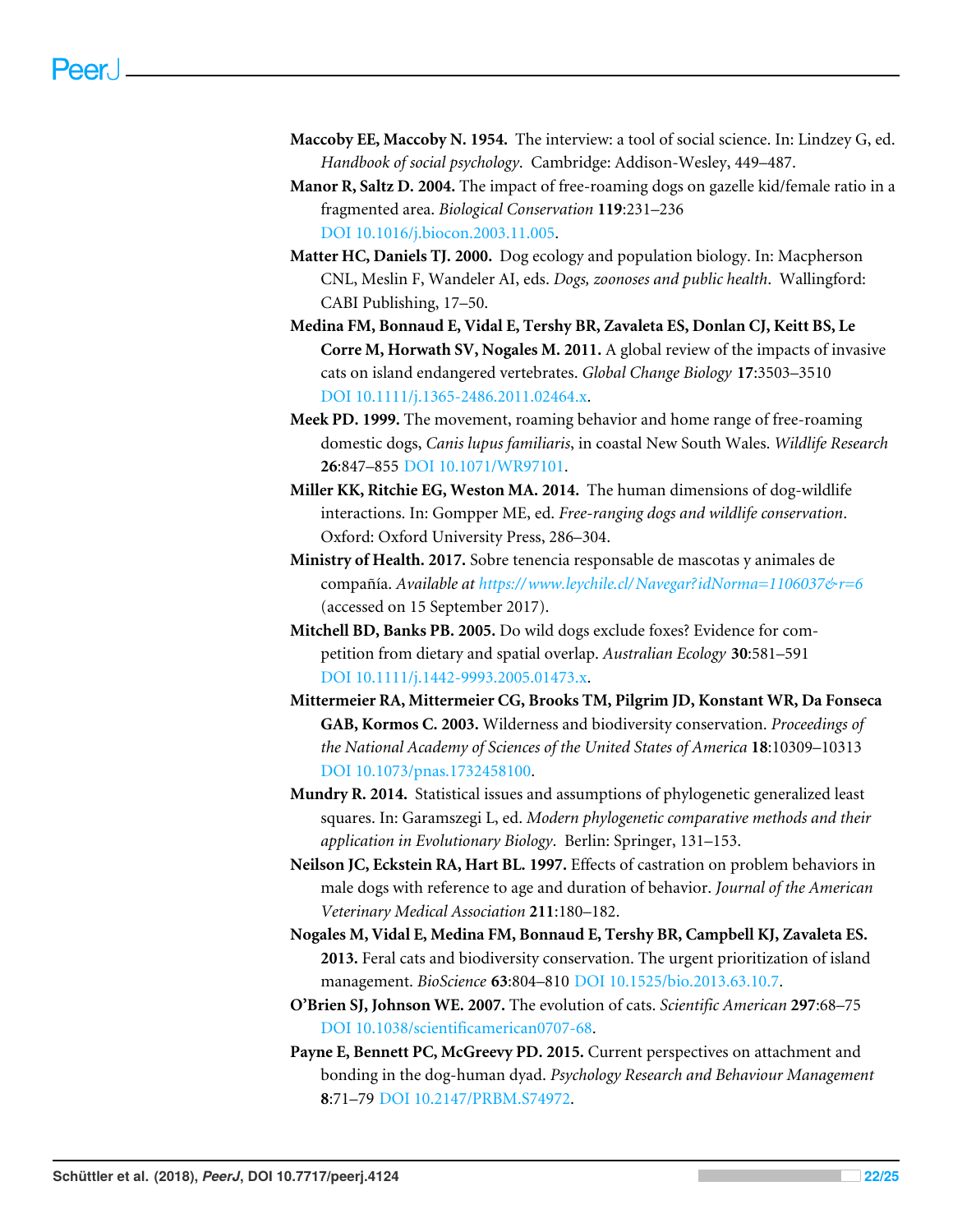- <span id="page-22-3"></span>**Pisano E. 1977.** Fitogeografía de Fuego-Patagonia chilena. I. Comunidades vegetales entre las latitudes 52 y 56 S. *Anales del Instituto de la Patagonia* **8**:121–250.
- <span id="page-22-7"></span>**Plaza PI, Lambertucci SA. 2017.** How are garbage dumps impacting vertebrate demography, health, and conservation? *Global Ecology and Conservation* **12**:9–20 [DOI 10.1016/j.gecco.2017.08.002.](http://dx.doi.org/10.1016/j.gecco.2017.08.002)
- <span id="page-22-4"></span>**R Core Team. 2016.** R: a language and environment for statistical computing. Vienna: R Foundation for Statistical Computing. *Available at <https://www.R-project.org/>*.
- <span id="page-22-1"></span>**Randi E. 2008.** Detecting hybridization between wild species and their domesticated relatives. *Molecular Ecology* **17**:285–293 [DOI 10.1111/j.1365-294X.2007.03417.x.](http://dx.doi.org/10.1111/j.1365-294X.2007.03417.x)
- <span id="page-22-11"></span>**Reece JF. 2005.** Dogs and dog control in developing countries. In: Salem DJ, Rowan AN, eds. *The state of the animals III*. Washington, D.C.: Humane Society Press, 55–64.
- <span id="page-22-6"></span>**Reponen SEM, Brown SK, Barnett BD, Sacks BN. 2014.** Genetic and morphometric evidence on a Galápagos Island exposes founder effects and diversification in the first-known (truly) feral western dog population. *Molecular Ecology* **23**:269–283 [DOI 10.1111/mec.12595.](http://dx.doi.org/10.1111/mec.12595)
- <span id="page-22-12"></span>**Rochlitz I. 2005.** A review of the housing requirements of domestic cats (*Felis silvestris catus*) kept in the home. *Applied Animal Behaviour Science* **93**:97–109 [DOI 10.1016/j.applanim.2005.01.002.](http://dx.doi.org/10.1016/j.applanim.2005.01.002)
- <span id="page-22-10"></span>**Rozzi R, Arango X, Massardo F, Anderson C, Heidinger K, Moses K. 2008.** Field environmental philosophy and biocultural conservation: the omora ethnobotanical park educational program. *Environmental Ethics* **30**:325–336 [DOI 10.5840/enviroethics200830336.](http://dx.doi.org/10.5840/enviroethics200830336)
- <span id="page-22-9"></span>**Rozzi R, Massardo F, Berghöfer A, Anderson CB, Mansilla A, Mansilla M, Plana J, Berghöfer U, Araya P, Barros E. 2006.** Cape horn biosphere reserve: nomination document for the incorporation of the cape horn archipelago territory into the word biosphere reserve network. In: *MaB program—UNESCO*. Punta Arenas: Ediciones de la Universidad de Magallanes.
- <span id="page-22-5"></span>**Ruiz-Izaguirre E, Van Woersem A, Eilers K, Van Wieren SE, Bosch G, Van der Zijpp AJ, De Boer IJM. 2014.** Roaming characteristics and feeding practices of village dogs scavenging sea-turtle nests. *Animal Conservation* **18**:146–156 [DOI 10.1111/acv.12143.](http://dx.doi.org/10.1111/acv.12143)
- <span id="page-22-0"></span>**Schalamon J, Ainoedhofer H, Singer G, Petnehazy T, Mayr J, Kiss K, Höllwarth ME. 2006.** Analysis of dog bites in children who are younger than 17 years. *Pediatrics* **117**:e374–e379 [DOI 10.1542/peds.2005-1451.](http://dx.doi.org/10.1542/peds.2005-1451)
- <span id="page-22-2"></span>**Schüttler E, Klenke R, McGehee S, Rozzi R, Jax K. 2009.** Vulnerability of ground-nesting waterbirds to predation by invasive American mink in the Cape Horn Biosphere Reserve, Chile. *Biological Conservation* **142**:1450–1460 [DOI 10.1016/j.biocon.2009.02.013.](http://dx.doi.org/10.1016/j.biocon.2009.02.013)
- <span id="page-22-8"></span>**Schüttler E, Rozzi R, Jax K. 2011.** Towards a societal discourse on invasive species management: a case study of public perceptions of mink and beavers in Cape Horn. *Journal for Nature Conservation* **19**:175–184 [DOI 10.1016/j.jnc.2010.12.001.](http://dx.doi.org/10.1016/j.jnc.2010.12.001)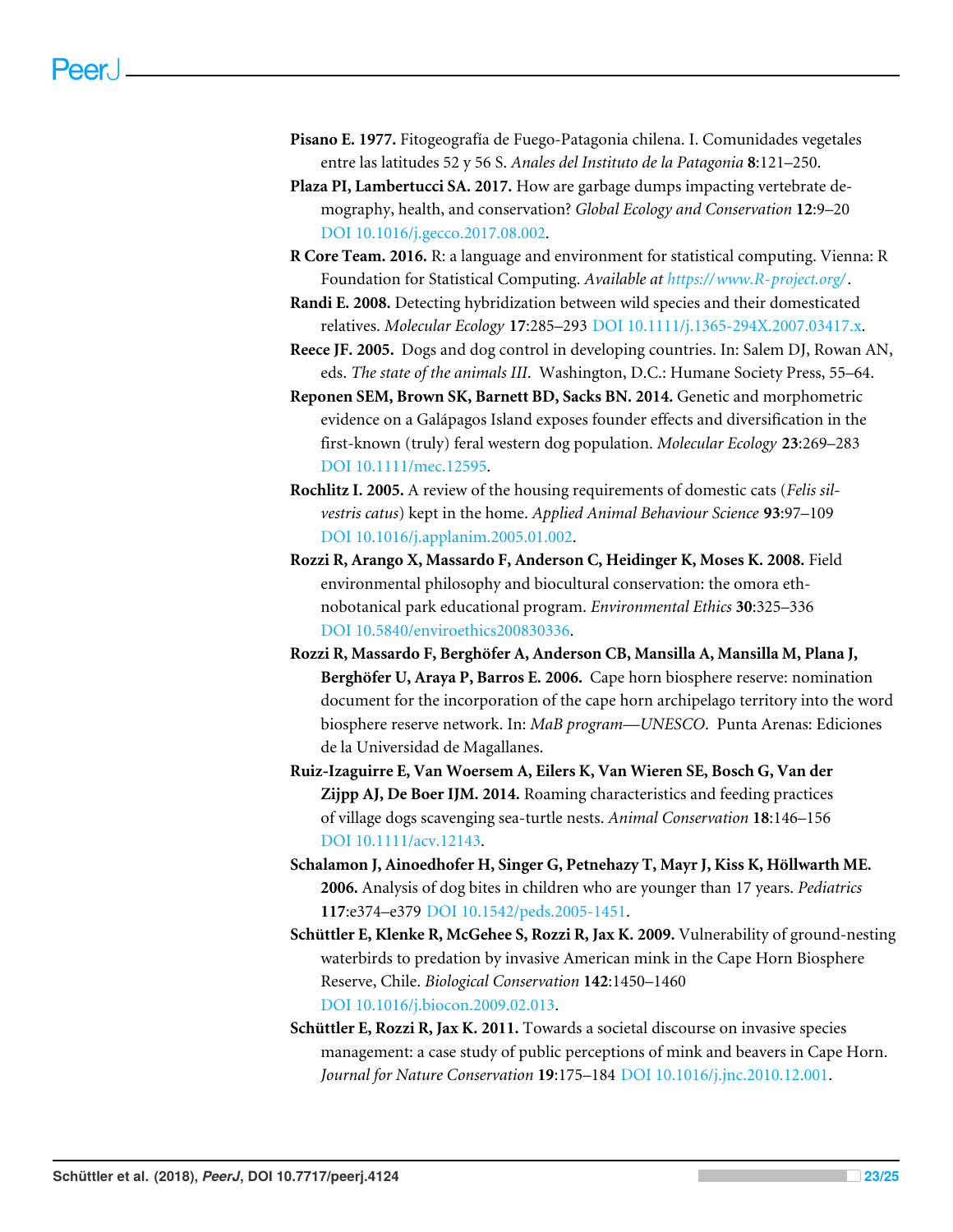- <span id="page-23-9"></span>**Sepúlveda MA, Pelican K, Cross P, Egurenc A, Singer R. 2015.** Fine-scale movements of rural free-ranging dogs in conservation areas in the temperate rainforest of the coastal range of southern Chile. *Mammalian Biology* **80**:290–297 [DOI 10.1016/j.mambio.2015.03.001.](http://dx.doi.org/10.1016/j.mambio.2015.03.001)
- <span id="page-23-5"></span>**Sepúlveda MA, Singer RS, Silva-Rodríguez E, Stowhas P, Pelican K. 2014.** Domestic dogs in rural communities around protected areas: conservation problem or conflict solution? *PLOS ONE* **9(1)**:e86152 [DOI 10.1371/journal.pone.0086152.](http://dx.doi.org/10.1371/journal.pone.0086152)
- <span id="page-23-7"></span>**Sih A, Bolnick DI, Luttbeg B, Orrock JL, Peacor SD, Pintor LM, Preisser E, Rehage JS, Vonesh JR. 2010.** Predator-prey naïveté, antipredator behavior, and the ecology of predator invasions. *Oikos* **119**:610–621 [DOI 10.1111/j.1600-0706.2009.18039.x.](http://dx.doi.org/10.1111/j.1600-0706.2009.18039.x)
- <span id="page-23-2"></span>**Silva-Rodríguez EA, Ortega-Solís GR, Jiménez JE. 2010.** Conservation and ecological implications of the use of space by chilla foxes and free-ranging dogs in a human-dominated landscape in southern Chile. *Austral Ecology* **35**:765–777 [DOI 10.1111/j.1442-9993.2009.02083.x.](http://dx.doi.org/10.1111/j.1442-9993.2009.02083.x)
- <span id="page-23-11"></span>**Silva-Rodriguez EA, Sieving KE. 2011.** Influence of care of domestic carnivores on their predation on vertebrates. *Conservation Biology* **25**:808–815 [DOI 10.1111/j.1523-1739.2011.01690.x.](http://dx.doi.org/10.1111/j.1523-1739.2011.01690.x)
- <span id="page-23-3"></span>**Silva-Rodriguez EA, Sieving KE. 2012.** Domestic dogs shape the landscape-scale distribution of a threatened forest ungulate. *Biological Conservation* **150**:103–110 [DOI 10.1016/j.biocon.2012.03.008.](http://dx.doi.org/10.1016/j.biocon.2012.03.008)
- <span id="page-23-10"></span>**Slater MR, Di Nardo A, Pediconi O, Villa PD, Candeloro L, Alessandrini B, Del Papa S. 2008.** Free-roaming dogs and cats in central Italy: public perceptions of the problem. *Preventive Veterinary Medicine* **84**:27–47 [DOI 10.1016/j.prevetmed.2007.10.002.](http://dx.doi.org/10.1016/j.prevetmed.2007.10.002)
- <span id="page-23-12"></span>**Spain CV, Scarlett JM, Houpt KA. 2004.** Long-term risks and benefits of early-age gonadectomy in dogs. *Journal of the American Veterinary Medical Association* **224**:380–387 [DOI 10.2460/javma.2004.224.380.](http://dx.doi.org/10.2460/javma.2004.224.380)
- <span id="page-23-8"></span>**Symonds MRE, Moussalli A. 2011.** A brief guide to model selection, multimodel inference and model averaging in behavioural ecology using Akaike's Information Criterion. *Behavioral Ecology and Sociobiology* **65**:13–21 [DOI 10.1007/s00265-010-1037-6.](http://dx.doi.org/10.1007/s00265-010-1037-6)
- <span id="page-23-0"></span>**Vanak AT, Gompper ME. 2009.** Dogs *Canis familiaris* as carnivores: their role and function in intraguild competition. *Mammal Review* **39**:265–283 [DOI 10.1111/j.1365-2907.2009.00148.x.](http://dx.doi.org/10.1111/j.1365-2907.2009.00148.x)
- <span id="page-23-1"></span>**Vanak AT, Thaker M, Gompper ME. 2009.** Experimental examination of behavioural interactions between free-ranging wild and domestic canids. *Behavioral Ecology and Sociobiology* **64**:279–287 [DOI 10.1007/s00265-009-0845-z.](http://dx.doi.org/10.1007/s00265-009-0845-z)
- <span id="page-23-6"></span>**White PCL, Jennings NV, Renwick AR, Barker NHL. 2005.** Questionnaires in ecology: a review of past use and recommendations for best practice. *Journal of Applied Ecology* **42**:421–430 [DOI 10.1111/j.1365-2664.2005.01032.x.](http://dx.doi.org/10.1111/j.1365-2664.2005.01032.x)
- <span id="page-23-4"></span>**Williams KJH, Weston MA, Henry S, Maguire GS. 2009.** Birds and beaches, dogs and leashes: dog owners' sense of obligation to leash dogs on beaches in Victoria, Australia. *Human Dimensions of Wildlife* **14**:89–101 [DOI 10.1080/10871200802649799.](http://dx.doi.org/10.1080/10871200802649799)